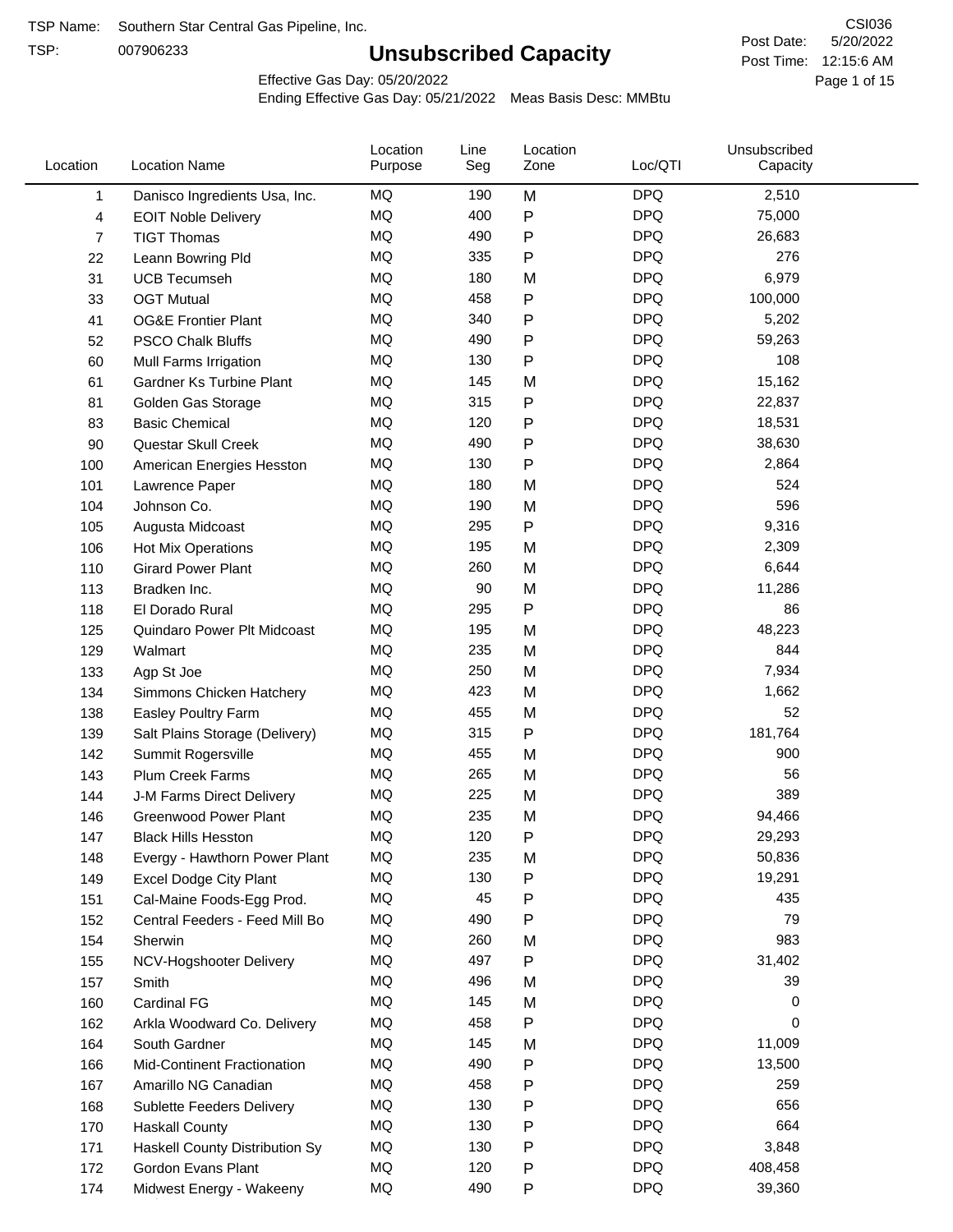TSP:

# **Unsubscribed Capacity**

5/20/2022 Page 2 of 15 Post Time: 12:15:6 AM CSI036 Post Date:

Effective Gas Day: 05/20/2022

| Location | <b>Location Name</b>                  | Location<br>Purpose | Line<br>Seg | Location<br>Zone | Loc/QTI    | Unsubscribed<br>Capacity |  |
|----------|---------------------------------------|---------------------|-------------|------------------|------------|--------------------------|--|
| 175      | <b>Industrial Park</b>                | MQ                  | 455         | M                | <b>DPQ</b> | 18,613                   |  |
| 176      | Uc Flint Oaks Hunt Club               | MQ                  | 498         | M                | <b>DPQ</b> | 3                        |  |
| 178      | ONG-Enid                              | MQ                  | 405         | P                | <b>DPQ</b> | 6,050                    |  |
| 179      | ONG-SW Oklahoma City                  | MQ                  | 340         | P                | <b>DPQ</b> | 33,833                   |  |
| 180      | <b>Superior Carney</b>                | <b>MQ</b>           | 390         | Ρ                | <b>DPQ</b> | 12,290                   |  |
| 181      | DCP NW Booster                        | <b>MQ</b>           | 390         | P                | <b>DPQ</b> | 3,761                    |  |
| 183      | <b>DCP West Edmond</b>                | <b>MQ</b>           | 400         | P                | <b>DPQ</b> | 2,865                    |  |
| 184      | <b>Constellation NewEnergy -</b>      | <b>MQ</b>           | 493         | M                | <b>DPQ</b> | 1,847                    |  |
| 185      | <b>Constellation NewEnergy -</b>      | MQ                  | 333         | P                | <b>DPQ</b> | 3,502                    |  |
| 186      | Dennis Langley                        | <b>MQ</b>           | 190         | M                | <b>DPQ</b> | 239                      |  |
| 189      | Dogwood Energy Power Plant            | MQ                  | 235         | M                | <b>DPQ</b> | 118,246                  |  |
| 193      | <b>KGS Cessna Delivery</b>            | MQ                  | 120         | P                | <b>DPQ</b> | 5,410                    |  |
| 195      | <b>Black Hills Lyons</b>              | <b>MQ</b>           | 45          | Ρ                | <b>DPQ</b> | 4,300                    |  |
| 197      | High Plains Ranch, LLC                | <b>MQ</b>           | 130         | Ρ                | <b>DPQ</b> | 1,180                    |  |
| 198      | West Drumright                        | <b>MQ</b>           | 390         | P                | <b>DPQ</b> | 3,216                    |  |
| 202      | Evergy - West Gardner                 | <b>MQ</b>           | 145         | M                | <b>DPQ</b> | 96,401                   |  |
| 203      | <b>Black Hills- Southern Terminal</b> | <b>MQ</b>           | 333         | P                | <b>DPQ</b> | 65                       |  |
| 204      | Welch                                 | MQ                  | 225         | M                | <b>DPQ</b> | 290                      |  |
| 206      | Arma-Girard-Pittsburg                 | <b>MQ</b>           | 260         | M                | <b>DPQ</b> | 29,402                   |  |
| 207      | Cher-Scam-W. Min-Carona-              | MQ                  | 260         | M                | <b>DPQ</b> | 546                      |  |
| 208      | <b>KGST Alden Interconnect</b>        | <b>MQ</b>           | 490         | P                | <b>DPQ</b> | 25,000                   |  |
| 501      | <b>Arkansas City</b>                  | <b>MQ</b>           | 333         | M                | <b>DPQ</b> | 16,895                   |  |
| 510      | Clearwater                            | <b>MQ</b>           | 120         | P                | <b>DPQ</b> | 492                      |  |
| 512      | <b>Conway Springs</b>                 | <b>MQ</b>           | 120         | P                | <b>DPQ</b> | 1,499                    |  |
| 525      | Harper                                | <b>MQ</b>           | 120         | P                | <b>DPQ</b> | 7,336                    |  |
| 530      | Kiowa                                 | MQ                  | 315         | P                | <b>DPQ</b> | 1,217                    |  |
| 540      | Oxford                                | <b>MQ</b>           | 333         | Ρ                | <b>DPQ</b> | 6,335                    |  |
| 590      | Wellington                            | <b>MQ</b>           | 333         | Ρ                | <b>DPQ</b> | 14,713                   |  |
| 610      | <b>Ks Prd Domestics</b>               | MQ                  | 120         | P                | <b>DPQ</b> | 82                       |  |
| 620      | Ok Prd Domestics                      | <b>MQ</b>           | 400         | P                | <b>DPQ</b> | 45                       |  |
| 710      | <b>Ks Mkt Domestics</b>               | <b>MQ</b>           | 90          | M                | <b>DPQ</b> | 961                      |  |
| 720      | Ok Mkt Domestics                      | MQ                  | 225         | M                | <b>DPQ</b> | 44                       |  |
| 730      | Mo Mkt Domestics                      | MQ                  | 455         | M                | <b>DPQ</b> | 8                        |  |
| 904      | Arnett                                | $\sf{MQ}$           | 458         | Ρ                | <b>DPQ</b> | 1,069                    |  |
| 912      | Capron                                | $\sf{MQ}$           | 315         | Ρ                | <b>DPQ</b> | 110                      |  |
| 1103     | Olathe, KS                            | $\sf{MQ}$           | 190         | M                | <b>DPQ</b> | 92                       |  |
| 2008     | Barnsdall                             | MQ                  | 357         | Ρ                | <b>DPQ</b> | 839                      |  |
| 2009     | Bartlesville & Dewey                  | MQ                  | 357         | Ρ                | <b>DPQ</b> | 47,112                   |  |
| 2016     | Delaware                              | MQ                  | 497         | Ρ                | <b>DPQ</b> | 224                      |  |
| 2056     | Nowata                                | MQ                  | 497         | Ρ                | <b>DPQ</b> | 7,113                    |  |
| 2064     | Pawhuska                              | MQ                  | 334         | Ρ                | <b>DPQ</b> | 7,755                    |  |
| 2101     | Vinita                                | MQ                  | 225         | M                | <b>DPQ</b> | 7,655                    |  |
| 3504     | Alden                                 | $\sf{MQ}$           | 490         | P                | <b>DPQ</b> | 185                      |  |
| 3508     | Barnard                               | $\sf{MQ}$           | 265         | M                | <b>DPQ</b> | 157                      |  |
| 3512     | Chase                                 | $\sf{MQ}$           | 45          | Ρ                | <b>DPQ</b> | 340                      |  |
| 3520     | Ellsworth                             | MQ                  | 265         | M                | <b>DPQ</b> | 1,692                    |  |
| 3524     | Frederick                             | MQ                  | 265         | M                | <b>DPQ</b> | 60                       |  |
| 3528     | Geneseo                               | $\sf{MQ}$           | 265         | M                | <b>DPQ</b> | 712                      |  |
| 3544     | Kanopolis                             | $\sf{MQ}$           | 265         | M                | <b>DPQ</b> | 457                      |  |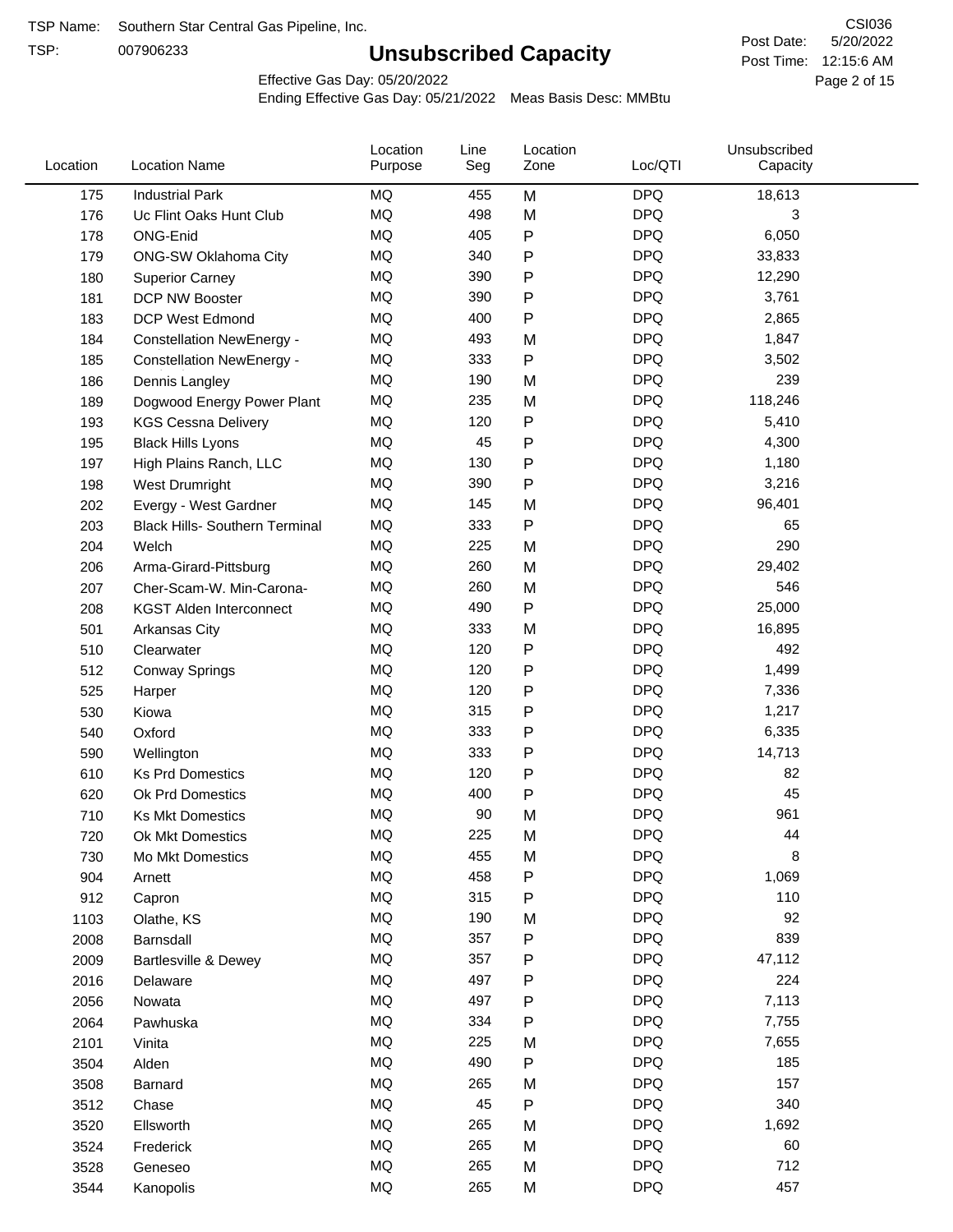TSP: 

# **Unsubscribed Capacity**

5/20/2022 Page 3 of 15 Post Time: 12:15:6 AM CSI036 Post Date:

Effective Gas Day: 05/20/2022

| Location | <b>Location Name</b>      | Location<br>Purpose | Line<br>Seg | Location<br>Zone | Loc/QTI    | Unsubscribed<br>Capacity |  |
|----------|---------------------------|---------------------|-------------|------------------|------------|--------------------------|--|
| 3548     | Lincoln                   | MQ                  | 265         | M                | <b>DPQ</b> | 4,528                    |  |
| 3551     | Lucas                     | MQ                  | 265         | M                | <b>DPQ</b> | 711                      |  |
| 3553     | Luray                     | MQ                  | 265         | M                | <b>DPQ</b> | 77                       |  |
| 3555     | Minneapolis               | <b>MQ</b>           | 265         | M                | <b>DPQ</b> | 1,424                    |  |
| 3572     | Raymond                   | <b>MQ</b>           | 490         | $\sf P$          | <b>DPQ</b> | 75                       |  |
| 3576     | Sylvan Grove              | MQ                  | 265         | M                | <b>DPQ</b> | 134                      |  |
| 3588     | Vesper                    | MQ                  | 265         | M                | <b>DPQ</b> | 42                       |  |
| 3608     | Beloit                    | MQ                  | 265         | M                | <b>DPQ</b> | 12,605                   |  |
| 3610     | <b>Burr Oak</b>           | MQ                  | 265         | M                | <b>DPQ</b> | 168                      |  |
| 3612     | Cawker City               | MQ                  | 265         | M                | <b>DPQ</b> | 625                      |  |
| 3616     | Downs                     | MQ                  | 265         | M                | <b>DPQ</b> | 382                      |  |
| 3620     | Esbon                     | MQ                  | 265         | M                | <b>DPQ</b> | 63                       |  |
| 3624     | Formosa                   | MQ                  | 265         | M                | <b>DPQ</b> | 120                      |  |
| 3628     | Glen Elder                | <b>MQ</b>           | 265         | M                | <b>DPQ</b> | 125                      |  |
| 3640     | Jewell                    | MQ                  | 265         | M                | <b>DPQ</b> | 66                       |  |
| 3648     | Lebanon                   | MQ                  | 265         | M                | <b>DPQ</b> | 178                      |  |
| 3652     | Mankato                   | MQ                  | 265         | M                | <b>DPQ</b> | 1,807                    |  |
| 3654     | Montrose                  | MQ                  | 265         | M                | <b>DPQ</b> | 192                      |  |
| 3660     | Osborne                   | MQ                  | 265         | M                | <b>DPQ</b> | 4,776                    |  |
| 3676     | Smith Center              | MQ                  | 265         | M                | <b>DPQ</b> | 1,401                    |  |
| 4812     | Carthage, Jasper, & Lamar | MQ                  | 450         | M                | <b>DPQ</b> | 5,570                    |  |
| 5002     | East Liberty Receipt      | M <sub>2</sub>      | 260         | M                | <b>RPQ</b> | 42,602                   |  |
| 6565     | Murray Gil Plant          | MQ                  | 120         | $\mathsf{P}$     | <b>DPQ</b> | 166,038                  |  |
| 6704     | Atlanta                   | MQ                  | 333         | M                | <b>DPQ</b> | 107                      |  |
| 6706     | Augusta & Leon            | MQ                  | 295         | P                | <b>DPQ</b> | 46,347                   |  |
| 6712     | Benton                    | MQ                  | 300         | M                | <b>DPQ</b> | 22                       |  |
| 6714     | <b>Burden</b>             | MQ                  | 333         | M                | <b>DPQ</b> | 137                      |  |
| 6716     | Cambridge                 | MQ                  | 333         | M                | <b>DPQ</b> | 83                       |  |
| 6720     | Dexter                    | MQ                  | 333         | M                | <b>DPQ</b> | 128                      |  |
| 6722     | Douglas                   | $\sf{MQ}$           | 295         | P                | <b>DPQ</b> | 4,069                    |  |
| 6724     | El Dorado                 | <b>MQ</b>           | 300         | M                | <b>DPQ</b> | 14,336                   |  |
| 6764     | Potwin                    | $\sf{MQ}$           | 300         | M                | <b>DPQ</b> | 125                      |  |
| 6780     | Towanda                   | MQ                  | 300         | M                | <b>DPQ</b> | 6                        |  |
| 6828     | Grenola                   | MQ                  | 333         | M                | <b>DPQ</b> | 127                      |  |
| 6852     | Madison                   | MQ                  | 140         | M                | <b>DPQ</b> | 379                      |  |
| 6860     | Olpe                      | MQ                  | 140         | M                | <b>DPQ</b> | 129                      |  |
| 7158     | <b>OFS Maysville</b>      | M <sub>2</sub>      | 385         | ${\sf P}$        | <b>RPQ</b> | 2,486                    |  |
| 9012     | Circleville               | MQ                  | 90          | M                | <b>DPQ</b> | 133                      |  |
| 9020     | Everest                   | $\sf{MQ}$           | 90          | M                | <b>DPQ</b> | 167                      |  |
| 9024     | Fairview                  | MQ                  | 90          | M                | <b>DPQ</b> | 171                      |  |
| 9026     | <b>Falls City</b>         | MQ                  | 90          | M                | <b>DPQ</b> | 12,490                   |  |
| 9032     | Hamlin                    | MQ                  | 90          | M                | <b>DPQ</b> | 50                       |  |
| 9034     | Hiawatha                  | MQ                  | 90          | M                | <b>DPQ</b> | 2,895                    |  |
| 9036     | Holton                    | MQ                  | 90          | M                | <b>DPQ</b> | 4,675                    |  |
| 9038     | Horton                    | MQ                  | 90          | M                | <b>DPQ</b> | 1,821                    |  |
| 9040     | Huron                     | MQ                  | 90          | M                | <b>DPQ</b> | 30                       |  |
| 9042     | Highland & Robinson       | MQ                  | 90          | M                | <b>DPQ</b> | 844                      |  |
| 9052     | Morrill                   | $\sf{MQ}$           | 90          | M                | <b>DPQ</b> | 228                      |  |
| 9054     | Muscotah                  | $\sf{MQ}$           | 90          | M                | <b>DPQ</b> | 612                      |  |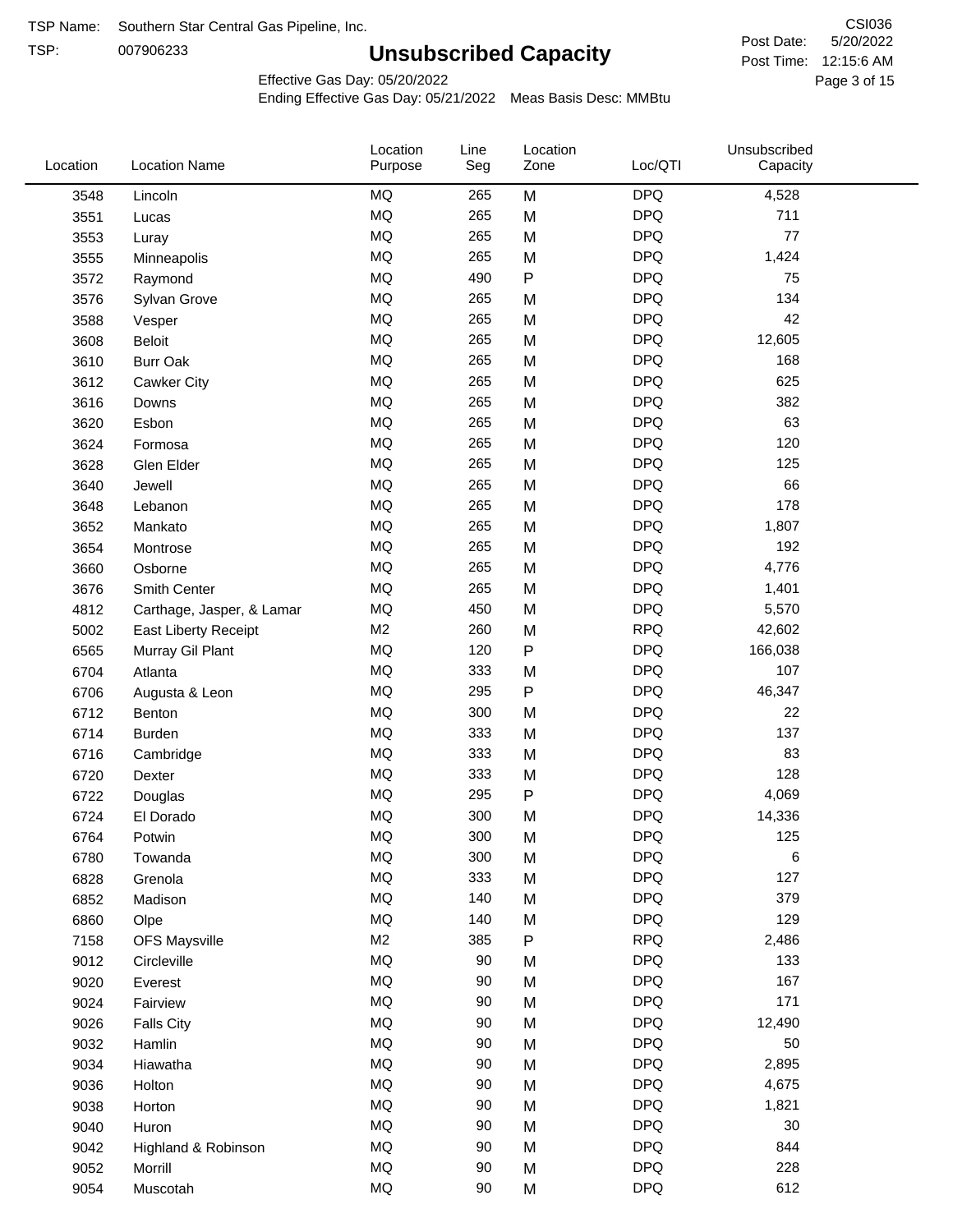TSP:

# **Unsubscribed Capacity**

5/20/2022 Page 4 of 15 Post Time: 12:15:6 AM CSI036 Post Date:

Effective Gas Day: 05/20/2022

| <b>MQ</b><br><b>DPQ</b><br>9057<br>Netawaka<br>90<br>M<br>48<br>MQ<br><b>DPQ</b><br>12<br>180<br>M<br>9059<br>Nortonville & Winchester<br><b>DPQ</b><br>MQ<br>180<br>M<br>177<br>9064<br>Oskaloosa<br><b>MQ</b><br><b>DPQ</b><br>231<br>180<br>9066<br>M<br>Ozawkie<br><b>MQ</b><br><b>DPQ</b><br>72<br>90<br>M<br>9075<br>Reserve<br><b>MQ</b><br><b>DPQ</b><br>90<br>11,276<br>9079<br>Sabetha<br>M<br>MQ<br><b>DPQ</b><br>180<br>M<br>1,271<br>9091<br><b>Valley Falls</b><br><b>MQ</b><br><b>DPQ</b><br>250<br>6,996<br>M<br>9093<br>Wathena, Elwood & Troy<br><b>DPQ</b><br>MQ<br>90<br>40<br>M<br>9095<br>Whiting<br><b>MQ</b><br><b>DPQ</b><br>208<br>90<br>M<br>9097<br>Willis<br><b>MQ</b><br><b>DPQ</b><br>36,000<br>145<br>M<br>9657<br>South Glavin, KS TB<br>P<br><b>DPQ</b><br>MQ<br>490<br>279<br>9835<br>Hutchinson<br>M <sub>2</sub><br><b>RPQ</b><br>315<br>P<br>12,086<br>10731<br>Chelin Pld<br><b>MQ</b><br><b>DPQ</b><br>145<br>1,000<br>M<br>10847<br>Olathe, KS East TB<br>M <sub>2</sub><br><b>RPQ</b><br>423<br>146,982<br>M<br>10997<br>EGT Jane - Receipt<br>M <sub>2</sub><br><b>RPQ</b><br>90<br>M<br>23,860<br>11138<br>Anr Brown Emergency<br><b>RPQ</b><br>M <sub>2</sub><br>458<br>P<br>56,705<br>11377<br>Transwestern Canadian - Rec.<br><b>RPQ</b><br>M <sub>2</sub><br>458<br>Ρ<br>47,447<br>11435<br><b>OkTex Marsh Interconnect</b><br><b>MQ</b><br><b>DPQ</b><br>450<br>77<br>11704<br>Alba-Purcell-Neck City<br>M<br><b>MQ</b><br><b>DPQ</b><br>260<br>M<br>3,766<br>11709<br>Carl Junction<br><b>MQ</b><br><b>DPQ</b><br>450<br>6,134<br>M<br>11712<br>Carterville<br>MQ<br><b>DPQ</b><br>450<br>M<br>1,984<br>11716<br>Duenweg<br><b>MQ</b><br><b>DPQ</b><br>450<br>M<br>44,900<br>11740<br>Joplin-Galloway<br><b>MQ</b><br><b>DPQ</b><br>225<br>370<br>M<br>11772<br><b>Reddings Mill</b><br><b>MQ</b><br><b>DPQ</b><br>82<br>450<br>M<br>11776<br>Saginaw<br>MQ<br><b>DPQ</b><br>50<br>260<br>M<br>11778<br>Smithfield<br>MQ<br><b>DPQ</b><br>67<br>450<br>M<br>11779<br><b>Stones Corner</b><br><b>MQ</b><br><b>DPQ</b><br>450<br>3,052<br>11792<br>Webb City<br>M<br>M <sub>2</sub><br>P<br><b>RPQ</b><br>400<br>12,876<br>12723<br>DCP - Kingfisher<br>M <sub>2</sub><br><b>RPQ</b><br>333<br>2,822<br>M<br>12782<br>Herndon Pld<br>M <sub>2</sub><br>458<br>P<br><b>RPQ</b><br>102,797<br>13011<br><b>OGT Mutual</b><br>M <sub>2</sub><br>490<br>P<br><b>RPQ</b><br>29,475<br>13144<br>Own Resources - Waverly<br>M <sub>2</sub><br>390<br>P<br><b>RPQ</b><br>36,616<br>13194<br><b>Superior Carney Plant</b><br>M2<br>490<br><b>RPQ</b><br>Ρ<br>17,798<br>13565<br>St. Francis<br>MQ<br>190<br><b>DPQ</b><br>4,000<br>M<br>13604<br>Olathe, KS Naval Base TB<br>MQ<br>115<br><b>DPQ</b><br>170,108<br>13644<br>M<br>Kansas City, Kansas<br><b>RPQ</b><br>M <sub>2</sub><br>490<br>Ρ<br>15,750<br>13735<br>State Line Pld<br>MQ<br><b>DPQ</b><br>195<br>165,756<br>M<br>13745<br>Kansas City, MO<br>MQ<br>235<br><b>DPQ</b><br>223,050<br>13746<br>M<br>Grain Valley & Lake Lotawana<br><b>DPQ</b><br>MQ<br>235<br>60,000<br>13747<br>Kentucky Avenue<br>M<br>MQ<br>115<br><b>DPQ</b><br>267,453<br>13748<br>47th & 71st & Stateline<br>M<br><b>RPQ</b><br>M <sub>2</sub><br>490<br>Ρ<br>44,606<br>13906<br>Bonny Reservoir Pld<br>M <sub>2</sub><br>335<br><b>RPQ</b><br>6,646<br>Ρ<br>14027<br>Mullendore Pld<br>M <sub>2</sub><br><b>RPQ</b><br>3,841<br>140<br>M<br>14155<br>Chase County Pld<br>M <sub>2</sub><br>340<br><b>RPQ</b><br>11,744<br>Ρ<br>14377<br>DCP Mustang Plt<br>M <sub>2</sub><br>495<br><b>RPQ</b><br>32,434<br>14391<br><b>REP - North Williams</b><br>M<br><b>RPQ</b><br>M <sub>2</sub><br>315<br>P<br>9,761<br>14513<br>Cimarron Pipeline<br>M <sub>2</sub><br>490<br>P<br><b>RPQ</b><br>16,513<br>14872<br>Own Resources - Wray<br>M <sub>2</sub><br><b>RPQ</b><br>CIG Riner<br>490<br>P<br>51,538<br>14965 | Location | <b>Location Name</b> | Location<br>Purpose | Line<br>Seg | Location<br>Zone | Loc/QTI | Unsubscribed<br>Capacity |  |
|-------------------------------------------------------------------------------------------------------------------------------------------------------------------------------------------------------------------------------------------------------------------------------------------------------------------------------------------------------------------------------------------------------------------------------------------------------------------------------------------------------------------------------------------------------------------------------------------------------------------------------------------------------------------------------------------------------------------------------------------------------------------------------------------------------------------------------------------------------------------------------------------------------------------------------------------------------------------------------------------------------------------------------------------------------------------------------------------------------------------------------------------------------------------------------------------------------------------------------------------------------------------------------------------------------------------------------------------------------------------------------------------------------------------------------------------------------------------------------------------------------------------------------------------------------------------------------------------------------------------------------------------------------------------------------------------------------------------------------------------------------------------------------------------------------------------------------------------------------------------------------------------------------------------------------------------------------------------------------------------------------------------------------------------------------------------------------------------------------------------------------------------------------------------------------------------------------------------------------------------------------------------------------------------------------------------------------------------------------------------------------------------------------------------------------------------------------------------------------------------------------------------------------------------------------------------------------------------------------------------------------------------------------------------------------------------------------------------------------------------------------------------------------------------------------------------------------------------------------------------------------------------------------------------------------------------------------------------------------------------------------------------------------------------------------------------------------------------------------------------------------------------------------------------------------------------------------------------------------------------------------------------------------------------------------------------------------------------------------------------------------------------------------------------------------------------------------------------------------------------------------------------------------------------------------------------------------------------------------------------------------------------------------------------------------------------------------------------------------------------------------------------------------------------------------------------------------------------------------------------------------------------|----------|----------------------|---------------------|-------------|------------------|---------|--------------------------|--|
|                                                                                                                                                                                                                                                                                                                                                                                                                                                                                                                                                                                                                                                                                                                                                                                                                                                                                                                                                                                                                                                                                                                                                                                                                                                                                                                                                                                                                                                                                                                                                                                                                                                                                                                                                                                                                                                                                                                                                                                                                                                                                                                                                                                                                                                                                                                                                                                                                                                                                                                                                                                                                                                                                                                                                                                                                                                                                                                                                                                                                                                                                                                                                                                                                                                                                                                                                                                                                                                                                                                                                                                                                                                                                                                                                                                                                                                                                           |          |                      |                     |             |                  |         |                          |  |
|                                                                                                                                                                                                                                                                                                                                                                                                                                                                                                                                                                                                                                                                                                                                                                                                                                                                                                                                                                                                                                                                                                                                                                                                                                                                                                                                                                                                                                                                                                                                                                                                                                                                                                                                                                                                                                                                                                                                                                                                                                                                                                                                                                                                                                                                                                                                                                                                                                                                                                                                                                                                                                                                                                                                                                                                                                                                                                                                                                                                                                                                                                                                                                                                                                                                                                                                                                                                                                                                                                                                                                                                                                                                                                                                                                                                                                                                                           |          |                      |                     |             |                  |         |                          |  |
|                                                                                                                                                                                                                                                                                                                                                                                                                                                                                                                                                                                                                                                                                                                                                                                                                                                                                                                                                                                                                                                                                                                                                                                                                                                                                                                                                                                                                                                                                                                                                                                                                                                                                                                                                                                                                                                                                                                                                                                                                                                                                                                                                                                                                                                                                                                                                                                                                                                                                                                                                                                                                                                                                                                                                                                                                                                                                                                                                                                                                                                                                                                                                                                                                                                                                                                                                                                                                                                                                                                                                                                                                                                                                                                                                                                                                                                                                           |          |                      |                     |             |                  |         |                          |  |
|                                                                                                                                                                                                                                                                                                                                                                                                                                                                                                                                                                                                                                                                                                                                                                                                                                                                                                                                                                                                                                                                                                                                                                                                                                                                                                                                                                                                                                                                                                                                                                                                                                                                                                                                                                                                                                                                                                                                                                                                                                                                                                                                                                                                                                                                                                                                                                                                                                                                                                                                                                                                                                                                                                                                                                                                                                                                                                                                                                                                                                                                                                                                                                                                                                                                                                                                                                                                                                                                                                                                                                                                                                                                                                                                                                                                                                                                                           |          |                      |                     |             |                  |         |                          |  |
|                                                                                                                                                                                                                                                                                                                                                                                                                                                                                                                                                                                                                                                                                                                                                                                                                                                                                                                                                                                                                                                                                                                                                                                                                                                                                                                                                                                                                                                                                                                                                                                                                                                                                                                                                                                                                                                                                                                                                                                                                                                                                                                                                                                                                                                                                                                                                                                                                                                                                                                                                                                                                                                                                                                                                                                                                                                                                                                                                                                                                                                                                                                                                                                                                                                                                                                                                                                                                                                                                                                                                                                                                                                                                                                                                                                                                                                                                           |          |                      |                     |             |                  |         |                          |  |
|                                                                                                                                                                                                                                                                                                                                                                                                                                                                                                                                                                                                                                                                                                                                                                                                                                                                                                                                                                                                                                                                                                                                                                                                                                                                                                                                                                                                                                                                                                                                                                                                                                                                                                                                                                                                                                                                                                                                                                                                                                                                                                                                                                                                                                                                                                                                                                                                                                                                                                                                                                                                                                                                                                                                                                                                                                                                                                                                                                                                                                                                                                                                                                                                                                                                                                                                                                                                                                                                                                                                                                                                                                                                                                                                                                                                                                                                                           |          |                      |                     |             |                  |         |                          |  |
|                                                                                                                                                                                                                                                                                                                                                                                                                                                                                                                                                                                                                                                                                                                                                                                                                                                                                                                                                                                                                                                                                                                                                                                                                                                                                                                                                                                                                                                                                                                                                                                                                                                                                                                                                                                                                                                                                                                                                                                                                                                                                                                                                                                                                                                                                                                                                                                                                                                                                                                                                                                                                                                                                                                                                                                                                                                                                                                                                                                                                                                                                                                                                                                                                                                                                                                                                                                                                                                                                                                                                                                                                                                                                                                                                                                                                                                                                           |          |                      |                     |             |                  |         |                          |  |
|                                                                                                                                                                                                                                                                                                                                                                                                                                                                                                                                                                                                                                                                                                                                                                                                                                                                                                                                                                                                                                                                                                                                                                                                                                                                                                                                                                                                                                                                                                                                                                                                                                                                                                                                                                                                                                                                                                                                                                                                                                                                                                                                                                                                                                                                                                                                                                                                                                                                                                                                                                                                                                                                                                                                                                                                                                                                                                                                                                                                                                                                                                                                                                                                                                                                                                                                                                                                                                                                                                                                                                                                                                                                                                                                                                                                                                                                                           |          |                      |                     |             |                  |         |                          |  |
|                                                                                                                                                                                                                                                                                                                                                                                                                                                                                                                                                                                                                                                                                                                                                                                                                                                                                                                                                                                                                                                                                                                                                                                                                                                                                                                                                                                                                                                                                                                                                                                                                                                                                                                                                                                                                                                                                                                                                                                                                                                                                                                                                                                                                                                                                                                                                                                                                                                                                                                                                                                                                                                                                                                                                                                                                                                                                                                                                                                                                                                                                                                                                                                                                                                                                                                                                                                                                                                                                                                                                                                                                                                                                                                                                                                                                                                                                           |          |                      |                     |             |                  |         |                          |  |
|                                                                                                                                                                                                                                                                                                                                                                                                                                                                                                                                                                                                                                                                                                                                                                                                                                                                                                                                                                                                                                                                                                                                                                                                                                                                                                                                                                                                                                                                                                                                                                                                                                                                                                                                                                                                                                                                                                                                                                                                                                                                                                                                                                                                                                                                                                                                                                                                                                                                                                                                                                                                                                                                                                                                                                                                                                                                                                                                                                                                                                                                                                                                                                                                                                                                                                                                                                                                                                                                                                                                                                                                                                                                                                                                                                                                                                                                                           |          |                      |                     |             |                  |         |                          |  |
|                                                                                                                                                                                                                                                                                                                                                                                                                                                                                                                                                                                                                                                                                                                                                                                                                                                                                                                                                                                                                                                                                                                                                                                                                                                                                                                                                                                                                                                                                                                                                                                                                                                                                                                                                                                                                                                                                                                                                                                                                                                                                                                                                                                                                                                                                                                                                                                                                                                                                                                                                                                                                                                                                                                                                                                                                                                                                                                                                                                                                                                                                                                                                                                                                                                                                                                                                                                                                                                                                                                                                                                                                                                                                                                                                                                                                                                                                           |          |                      |                     |             |                  |         |                          |  |
|                                                                                                                                                                                                                                                                                                                                                                                                                                                                                                                                                                                                                                                                                                                                                                                                                                                                                                                                                                                                                                                                                                                                                                                                                                                                                                                                                                                                                                                                                                                                                                                                                                                                                                                                                                                                                                                                                                                                                                                                                                                                                                                                                                                                                                                                                                                                                                                                                                                                                                                                                                                                                                                                                                                                                                                                                                                                                                                                                                                                                                                                                                                                                                                                                                                                                                                                                                                                                                                                                                                                                                                                                                                                                                                                                                                                                                                                                           |          |                      |                     |             |                  |         |                          |  |
|                                                                                                                                                                                                                                                                                                                                                                                                                                                                                                                                                                                                                                                                                                                                                                                                                                                                                                                                                                                                                                                                                                                                                                                                                                                                                                                                                                                                                                                                                                                                                                                                                                                                                                                                                                                                                                                                                                                                                                                                                                                                                                                                                                                                                                                                                                                                                                                                                                                                                                                                                                                                                                                                                                                                                                                                                                                                                                                                                                                                                                                                                                                                                                                                                                                                                                                                                                                                                                                                                                                                                                                                                                                                                                                                                                                                                                                                                           |          |                      |                     |             |                  |         |                          |  |
|                                                                                                                                                                                                                                                                                                                                                                                                                                                                                                                                                                                                                                                                                                                                                                                                                                                                                                                                                                                                                                                                                                                                                                                                                                                                                                                                                                                                                                                                                                                                                                                                                                                                                                                                                                                                                                                                                                                                                                                                                                                                                                                                                                                                                                                                                                                                                                                                                                                                                                                                                                                                                                                                                                                                                                                                                                                                                                                                                                                                                                                                                                                                                                                                                                                                                                                                                                                                                                                                                                                                                                                                                                                                                                                                                                                                                                                                                           |          |                      |                     |             |                  |         |                          |  |
|                                                                                                                                                                                                                                                                                                                                                                                                                                                                                                                                                                                                                                                                                                                                                                                                                                                                                                                                                                                                                                                                                                                                                                                                                                                                                                                                                                                                                                                                                                                                                                                                                                                                                                                                                                                                                                                                                                                                                                                                                                                                                                                                                                                                                                                                                                                                                                                                                                                                                                                                                                                                                                                                                                                                                                                                                                                                                                                                                                                                                                                                                                                                                                                                                                                                                                                                                                                                                                                                                                                                                                                                                                                                                                                                                                                                                                                                                           |          |                      |                     |             |                  |         |                          |  |
|                                                                                                                                                                                                                                                                                                                                                                                                                                                                                                                                                                                                                                                                                                                                                                                                                                                                                                                                                                                                                                                                                                                                                                                                                                                                                                                                                                                                                                                                                                                                                                                                                                                                                                                                                                                                                                                                                                                                                                                                                                                                                                                                                                                                                                                                                                                                                                                                                                                                                                                                                                                                                                                                                                                                                                                                                                                                                                                                                                                                                                                                                                                                                                                                                                                                                                                                                                                                                                                                                                                                                                                                                                                                                                                                                                                                                                                                                           |          |                      |                     |             |                  |         |                          |  |
|                                                                                                                                                                                                                                                                                                                                                                                                                                                                                                                                                                                                                                                                                                                                                                                                                                                                                                                                                                                                                                                                                                                                                                                                                                                                                                                                                                                                                                                                                                                                                                                                                                                                                                                                                                                                                                                                                                                                                                                                                                                                                                                                                                                                                                                                                                                                                                                                                                                                                                                                                                                                                                                                                                                                                                                                                                                                                                                                                                                                                                                                                                                                                                                                                                                                                                                                                                                                                                                                                                                                                                                                                                                                                                                                                                                                                                                                                           |          |                      |                     |             |                  |         |                          |  |
|                                                                                                                                                                                                                                                                                                                                                                                                                                                                                                                                                                                                                                                                                                                                                                                                                                                                                                                                                                                                                                                                                                                                                                                                                                                                                                                                                                                                                                                                                                                                                                                                                                                                                                                                                                                                                                                                                                                                                                                                                                                                                                                                                                                                                                                                                                                                                                                                                                                                                                                                                                                                                                                                                                                                                                                                                                                                                                                                                                                                                                                                                                                                                                                                                                                                                                                                                                                                                                                                                                                                                                                                                                                                                                                                                                                                                                                                                           |          |                      |                     |             |                  |         |                          |  |
|                                                                                                                                                                                                                                                                                                                                                                                                                                                                                                                                                                                                                                                                                                                                                                                                                                                                                                                                                                                                                                                                                                                                                                                                                                                                                                                                                                                                                                                                                                                                                                                                                                                                                                                                                                                                                                                                                                                                                                                                                                                                                                                                                                                                                                                                                                                                                                                                                                                                                                                                                                                                                                                                                                                                                                                                                                                                                                                                                                                                                                                                                                                                                                                                                                                                                                                                                                                                                                                                                                                                                                                                                                                                                                                                                                                                                                                                                           |          |                      |                     |             |                  |         |                          |  |
|                                                                                                                                                                                                                                                                                                                                                                                                                                                                                                                                                                                                                                                                                                                                                                                                                                                                                                                                                                                                                                                                                                                                                                                                                                                                                                                                                                                                                                                                                                                                                                                                                                                                                                                                                                                                                                                                                                                                                                                                                                                                                                                                                                                                                                                                                                                                                                                                                                                                                                                                                                                                                                                                                                                                                                                                                                                                                                                                                                                                                                                                                                                                                                                                                                                                                                                                                                                                                                                                                                                                                                                                                                                                                                                                                                                                                                                                                           |          |                      |                     |             |                  |         |                          |  |
|                                                                                                                                                                                                                                                                                                                                                                                                                                                                                                                                                                                                                                                                                                                                                                                                                                                                                                                                                                                                                                                                                                                                                                                                                                                                                                                                                                                                                                                                                                                                                                                                                                                                                                                                                                                                                                                                                                                                                                                                                                                                                                                                                                                                                                                                                                                                                                                                                                                                                                                                                                                                                                                                                                                                                                                                                                                                                                                                                                                                                                                                                                                                                                                                                                                                                                                                                                                                                                                                                                                                                                                                                                                                                                                                                                                                                                                                                           |          |                      |                     |             |                  |         |                          |  |
|                                                                                                                                                                                                                                                                                                                                                                                                                                                                                                                                                                                                                                                                                                                                                                                                                                                                                                                                                                                                                                                                                                                                                                                                                                                                                                                                                                                                                                                                                                                                                                                                                                                                                                                                                                                                                                                                                                                                                                                                                                                                                                                                                                                                                                                                                                                                                                                                                                                                                                                                                                                                                                                                                                                                                                                                                                                                                                                                                                                                                                                                                                                                                                                                                                                                                                                                                                                                                                                                                                                                                                                                                                                                                                                                                                                                                                                                                           |          |                      |                     |             |                  |         |                          |  |
|                                                                                                                                                                                                                                                                                                                                                                                                                                                                                                                                                                                                                                                                                                                                                                                                                                                                                                                                                                                                                                                                                                                                                                                                                                                                                                                                                                                                                                                                                                                                                                                                                                                                                                                                                                                                                                                                                                                                                                                                                                                                                                                                                                                                                                                                                                                                                                                                                                                                                                                                                                                                                                                                                                                                                                                                                                                                                                                                                                                                                                                                                                                                                                                                                                                                                                                                                                                                                                                                                                                                                                                                                                                                                                                                                                                                                                                                                           |          |                      |                     |             |                  |         |                          |  |
|                                                                                                                                                                                                                                                                                                                                                                                                                                                                                                                                                                                                                                                                                                                                                                                                                                                                                                                                                                                                                                                                                                                                                                                                                                                                                                                                                                                                                                                                                                                                                                                                                                                                                                                                                                                                                                                                                                                                                                                                                                                                                                                                                                                                                                                                                                                                                                                                                                                                                                                                                                                                                                                                                                                                                                                                                                                                                                                                                                                                                                                                                                                                                                                                                                                                                                                                                                                                                                                                                                                                                                                                                                                                                                                                                                                                                                                                                           |          |                      |                     |             |                  |         |                          |  |
|                                                                                                                                                                                                                                                                                                                                                                                                                                                                                                                                                                                                                                                                                                                                                                                                                                                                                                                                                                                                                                                                                                                                                                                                                                                                                                                                                                                                                                                                                                                                                                                                                                                                                                                                                                                                                                                                                                                                                                                                                                                                                                                                                                                                                                                                                                                                                                                                                                                                                                                                                                                                                                                                                                                                                                                                                                                                                                                                                                                                                                                                                                                                                                                                                                                                                                                                                                                                                                                                                                                                                                                                                                                                                                                                                                                                                                                                                           |          |                      |                     |             |                  |         |                          |  |
|                                                                                                                                                                                                                                                                                                                                                                                                                                                                                                                                                                                                                                                                                                                                                                                                                                                                                                                                                                                                                                                                                                                                                                                                                                                                                                                                                                                                                                                                                                                                                                                                                                                                                                                                                                                                                                                                                                                                                                                                                                                                                                                                                                                                                                                                                                                                                                                                                                                                                                                                                                                                                                                                                                                                                                                                                                                                                                                                                                                                                                                                                                                                                                                                                                                                                                                                                                                                                                                                                                                                                                                                                                                                                                                                                                                                                                                                                           |          |                      |                     |             |                  |         |                          |  |
|                                                                                                                                                                                                                                                                                                                                                                                                                                                                                                                                                                                                                                                                                                                                                                                                                                                                                                                                                                                                                                                                                                                                                                                                                                                                                                                                                                                                                                                                                                                                                                                                                                                                                                                                                                                                                                                                                                                                                                                                                                                                                                                                                                                                                                                                                                                                                                                                                                                                                                                                                                                                                                                                                                                                                                                                                                                                                                                                                                                                                                                                                                                                                                                                                                                                                                                                                                                                                                                                                                                                                                                                                                                                                                                                                                                                                                                                                           |          |                      |                     |             |                  |         |                          |  |
|                                                                                                                                                                                                                                                                                                                                                                                                                                                                                                                                                                                                                                                                                                                                                                                                                                                                                                                                                                                                                                                                                                                                                                                                                                                                                                                                                                                                                                                                                                                                                                                                                                                                                                                                                                                                                                                                                                                                                                                                                                                                                                                                                                                                                                                                                                                                                                                                                                                                                                                                                                                                                                                                                                                                                                                                                                                                                                                                                                                                                                                                                                                                                                                                                                                                                                                                                                                                                                                                                                                                                                                                                                                                                                                                                                                                                                                                                           |          |                      |                     |             |                  |         |                          |  |
|                                                                                                                                                                                                                                                                                                                                                                                                                                                                                                                                                                                                                                                                                                                                                                                                                                                                                                                                                                                                                                                                                                                                                                                                                                                                                                                                                                                                                                                                                                                                                                                                                                                                                                                                                                                                                                                                                                                                                                                                                                                                                                                                                                                                                                                                                                                                                                                                                                                                                                                                                                                                                                                                                                                                                                                                                                                                                                                                                                                                                                                                                                                                                                                                                                                                                                                                                                                                                                                                                                                                                                                                                                                                                                                                                                                                                                                                                           |          |                      |                     |             |                  |         |                          |  |
|                                                                                                                                                                                                                                                                                                                                                                                                                                                                                                                                                                                                                                                                                                                                                                                                                                                                                                                                                                                                                                                                                                                                                                                                                                                                                                                                                                                                                                                                                                                                                                                                                                                                                                                                                                                                                                                                                                                                                                                                                                                                                                                                                                                                                                                                                                                                                                                                                                                                                                                                                                                                                                                                                                                                                                                                                                                                                                                                                                                                                                                                                                                                                                                                                                                                                                                                                                                                                                                                                                                                                                                                                                                                                                                                                                                                                                                                                           |          |                      |                     |             |                  |         |                          |  |
|                                                                                                                                                                                                                                                                                                                                                                                                                                                                                                                                                                                                                                                                                                                                                                                                                                                                                                                                                                                                                                                                                                                                                                                                                                                                                                                                                                                                                                                                                                                                                                                                                                                                                                                                                                                                                                                                                                                                                                                                                                                                                                                                                                                                                                                                                                                                                                                                                                                                                                                                                                                                                                                                                                                                                                                                                                                                                                                                                                                                                                                                                                                                                                                                                                                                                                                                                                                                                                                                                                                                                                                                                                                                                                                                                                                                                                                                                           |          |                      |                     |             |                  |         |                          |  |
|                                                                                                                                                                                                                                                                                                                                                                                                                                                                                                                                                                                                                                                                                                                                                                                                                                                                                                                                                                                                                                                                                                                                                                                                                                                                                                                                                                                                                                                                                                                                                                                                                                                                                                                                                                                                                                                                                                                                                                                                                                                                                                                                                                                                                                                                                                                                                                                                                                                                                                                                                                                                                                                                                                                                                                                                                                                                                                                                                                                                                                                                                                                                                                                                                                                                                                                                                                                                                                                                                                                                                                                                                                                                                                                                                                                                                                                                                           |          |                      |                     |             |                  |         |                          |  |
|                                                                                                                                                                                                                                                                                                                                                                                                                                                                                                                                                                                                                                                                                                                                                                                                                                                                                                                                                                                                                                                                                                                                                                                                                                                                                                                                                                                                                                                                                                                                                                                                                                                                                                                                                                                                                                                                                                                                                                                                                                                                                                                                                                                                                                                                                                                                                                                                                                                                                                                                                                                                                                                                                                                                                                                                                                                                                                                                                                                                                                                                                                                                                                                                                                                                                                                                                                                                                                                                                                                                                                                                                                                                                                                                                                                                                                                                                           |          |                      |                     |             |                  |         |                          |  |
|                                                                                                                                                                                                                                                                                                                                                                                                                                                                                                                                                                                                                                                                                                                                                                                                                                                                                                                                                                                                                                                                                                                                                                                                                                                                                                                                                                                                                                                                                                                                                                                                                                                                                                                                                                                                                                                                                                                                                                                                                                                                                                                                                                                                                                                                                                                                                                                                                                                                                                                                                                                                                                                                                                                                                                                                                                                                                                                                                                                                                                                                                                                                                                                                                                                                                                                                                                                                                                                                                                                                                                                                                                                                                                                                                                                                                                                                                           |          |                      |                     |             |                  |         |                          |  |
|                                                                                                                                                                                                                                                                                                                                                                                                                                                                                                                                                                                                                                                                                                                                                                                                                                                                                                                                                                                                                                                                                                                                                                                                                                                                                                                                                                                                                                                                                                                                                                                                                                                                                                                                                                                                                                                                                                                                                                                                                                                                                                                                                                                                                                                                                                                                                                                                                                                                                                                                                                                                                                                                                                                                                                                                                                                                                                                                                                                                                                                                                                                                                                                                                                                                                                                                                                                                                                                                                                                                                                                                                                                                                                                                                                                                                                                                                           |          |                      |                     |             |                  |         |                          |  |
|                                                                                                                                                                                                                                                                                                                                                                                                                                                                                                                                                                                                                                                                                                                                                                                                                                                                                                                                                                                                                                                                                                                                                                                                                                                                                                                                                                                                                                                                                                                                                                                                                                                                                                                                                                                                                                                                                                                                                                                                                                                                                                                                                                                                                                                                                                                                                                                                                                                                                                                                                                                                                                                                                                                                                                                                                                                                                                                                                                                                                                                                                                                                                                                                                                                                                                                                                                                                                                                                                                                                                                                                                                                                                                                                                                                                                                                                                           |          |                      |                     |             |                  |         |                          |  |
|                                                                                                                                                                                                                                                                                                                                                                                                                                                                                                                                                                                                                                                                                                                                                                                                                                                                                                                                                                                                                                                                                                                                                                                                                                                                                                                                                                                                                                                                                                                                                                                                                                                                                                                                                                                                                                                                                                                                                                                                                                                                                                                                                                                                                                                                                                                                                                                                                                                                                                                                                                                                                                                                                                                                                                                                                                                                                                                                                                                                                                                                                                                                                                                                                                                                                                                                                                                                                                                                                                                                                                                                                                                                                                                                                                                                                                                                                           |          |                      |                     |             |                  |         |                          |  |
|                                                                                                                                                                                                                                                                                                                                                                                                                                                                                                                                                                                                                                                                                                                                                                                                                                                                                                                                                                                                                                                                                                                                                                                                                                                                                                                                                                                                                                                                                                                                                                                                                                                                                                                                                                                                                                                                                                                                                                                                                                                                                                                                                                                                                                                                                                                                                                                                                                                                                                                                                                                                                                                                                                                                                                                                                                                                                                                                                                                                                                                                                                                                                                                                                                                                                                                                                                                                                                                                                                                                                                                                                                                                                                                                                                                                                                                                                           |          |                      |                     |             |                  |         |                          |  |
|                                                                                                                                                                                                                                                                                                                                                                                                                                                                                                                                                                                                                                                                                                                                                                                                                                                                                                                                                                                                                                                                                                                                                                                                                                                                                                                                                                                                                                                                                                                                                                                                                                                                                                                                                                                                                                                                                                                                                                                                                                                                                                                                                                                                                                                                                                                                                                                                                                                                                                                                                                                                                                                                                                                                                                                                                                                                                                                                                                                                                                                                                                                                                                                                                                                                                                                                                                                                                                                                                                                                                                                                                                                                                                                                                                                                                                                                                           |          |                      |                     |             |                  |         |                          |  |
|                                                                                                                                                                                                                                                                                                                                                                                                                                                                                                                                                                                                                                                                                                                                                                                                                                                                                                                                                                                                                                                                                                                                                                                                                                                                                                                                                                                                                                                                                                                                                                                                                                                                                                                                                                                                                                                                                                                                                                                                                                                                                                                                                                                                                                                                                                                                                                                                                                                                                                                                                                                                                                                                                                                                                                                                                                                                                                                                                                                                                                                                                                                                                                                                                                                                                                                                                                                                                                                                                                                                                                                                                                                                                                                                                                                                                                                                                           |          |                      |                     |             |                  |         |                          |  |
|                                                                                                                                                                                                                                                                                                                                                                                                                                                                                                                                                                                                                                                                                                                                                                                                                                                                                                                                                                                                                                                                                                                                                                                                                                                                                                                                                                                                                                                                                                                                                                                                                                                                                                                                                                                                                                                                                                                                                                                                                                                                                                                                                                                                                                                                                                                                                                                                                                                                                                                                                                                                                                                                                                                                                                                                                                                                                                                                                                                                                                                                                                                                                                                                                                                                                                                                                                                                                                                                                                                                                                                                                                                                                                                                                                                                                                                                                           |          |                      |                     |             |                  |         |                          |  |
|                                                                                                                                                                                                                                                                                                                                                                                                                                                                                                                                                                                                                                                                                                                                                                                                                                                                                                                                                                                                                                                                                                                                                                                                                                                                                                                                                                                                                                                                                                                                                                                                                                                                                                                                                                                                                                                                                                                                                                                                                                                                                                                                                                                                                                                                                                                                                                                                                                                                                                                                                                                                                                                                                                                                                                                                                                                                                                                                                                                                                                                                                                                                                                                                                                                                                                                                                                                                                                                                                                                                                                                                                                                                                                                                                                                                                                                                                           |          |                      |                     |             |                  |         |                          |  |
|                                                                                                                                                                                                                                                                                                                                                                                                                                                                                                                                                                                                                                                                                                                                                                                                                                                                                                                                                                                                                                                                                                                                                                                                                                                                                                                                                                                                                                                                                                                                                                                                                                                                                                                                                                                                                                                                                                                                                                                                                                                                                                                                                                                                                                                                                                                                                                                                                                                                                                                                                                                                                                                                                                                                                                                                                                                                                                                                                                                                                                                                                                                                                                                                                                                                                                                                                                                                                                                                                                                                                                                                                                                                                                                                                                                                                                                                                           |          |                      |                     |             |                  |         |                          |  |
|                                                                                                                                                                                                                                                                                                                                                                                                                                                                                                                                                                                                                                                                                                                                                                                                                                                                                                                                                                                                                                                                                                                                                                                                                                                                                                                                                                                                                                                                                                                                                                                                                                                                                                                                                                                                                                                                                                                                                                                                                                                                                                                                                                                                                                                                                                                                                                                                                                                                                                                                                                                                                                                                                                                                                                                                                                                                                                                                                                                                                                                                                                                                                                                                                                                                                                                                                                                                                                                                                                                                                                                                                                                                                                                                                                                                                                                                                           |          |                      |                     |             |                  |         |                          |  |
|                                                                                                                                                                                                                                                                                                                                                                                                                                                                                                                                                                                                                                                                                                                                                                                                                                                                                                                                                                                                                                                                                                                                                                                                                                                                                                                                                                                                                                                                                                                                                                                                                                                                                                                                                                                                                                                                                                                                                                                                                                                                                                                                                                                                                                                                                                                                                                                                                                                                                                                                                                                                                                                                                                                                                                                                                                                                                                                                                                                                                                                                                                                                                                                                                                                                                                                                                                                                                                                                                                                                                                                                                                                                                                                                                                                                                                                                                           |          |                      |                     |             |                  |         |                          |  |
|                                                                                                                                                                                                                                                                                                                                                                                                                                                                                                                                                                                                                                                                                                                                                                                                                                                                                                                                                                                                                                                                                                                                                                                                                                                                                                                                                                                                                                                                                                                                                                                                                                                                                                                                                                                                                                                                                                                                                                                                                                                                                                                                                                                                                                                                                                                                                                                                                                                                                                                                                                                                                                                                                                                                                                                                                                                                                                                                                                                                                                                                                                                                                                                                                                                                                                                                                                                                                                                                                                                                                                                                                                                                                                                                                                                                                                                                                           |          |                      |                     |             |                  |         |                          |  |
|                                                                                                                                                                                                                                                                                                                                                                                                                                                                                                                                                                                                                                                                                                                                                                                                                                                                                                                                                                                                                                                                                                                                                                                                                                                                                                                                                                                                                                                                                                                                                                                                                                                                                                                                                                                                                                                                                                                                                                                                                                                                                                                                                                                                                                                                                                                                                                                                                                                                                                                                                                                                                                                                                                                                                                                                                                                                                                                                                                                                                                                                                                                                                                                                                                                                                                                                                                                                                                                                                                                                                                                                                                                                                                                                                                                                                                                                                           |          |                      |                     |             |                  |         |                          |  |
|                                                                                                                                                                                                                                                                                                                                                                                                                                                                                                                                                                                                                                                                                                                                                                                                                                                                                                                                                                                                                                                                                                                                                                                                                                                                                                                                                                                                                                                                                                                                                                                                                                                                                                                                                                                                                                                                                                                                                                                                                                                                                                                                                                                                                                                                                                                                                                                                                                                                                                                                                                                                                                                                                                                                                                                                                                                                                                                                                                                                                                                                                                                                                                                                                                                                                                                                                                                                                                                                                                                                                                                                                                                                                                                                                                                                                                                                                           |          |                      |                     |             |                  |         |                          |  |
|                                                                                                                                                                                                                                                                                                                                                                                                                                                                                                                                                                                                                                                                                                                                                                                                                                                                                                                                                                                                                                                                                                                                                                                                                                                                                                                                                                                                                                                                                                                                                                                                                                                                                                                                                                                                                                                                                                                                                                                                                                                                                                                                                                                                                                                                                                                                                                                                                                                                                                                                                                                                                                                                                                                                                                                                                                                                                                                                                                                                                                                                                                                                                                                                                                                                                                                                                                                                                                                                                                                                                                                                                                                                                                                                                                                                                                                                                           |          |                      |                     |             |                  |         |                          |  |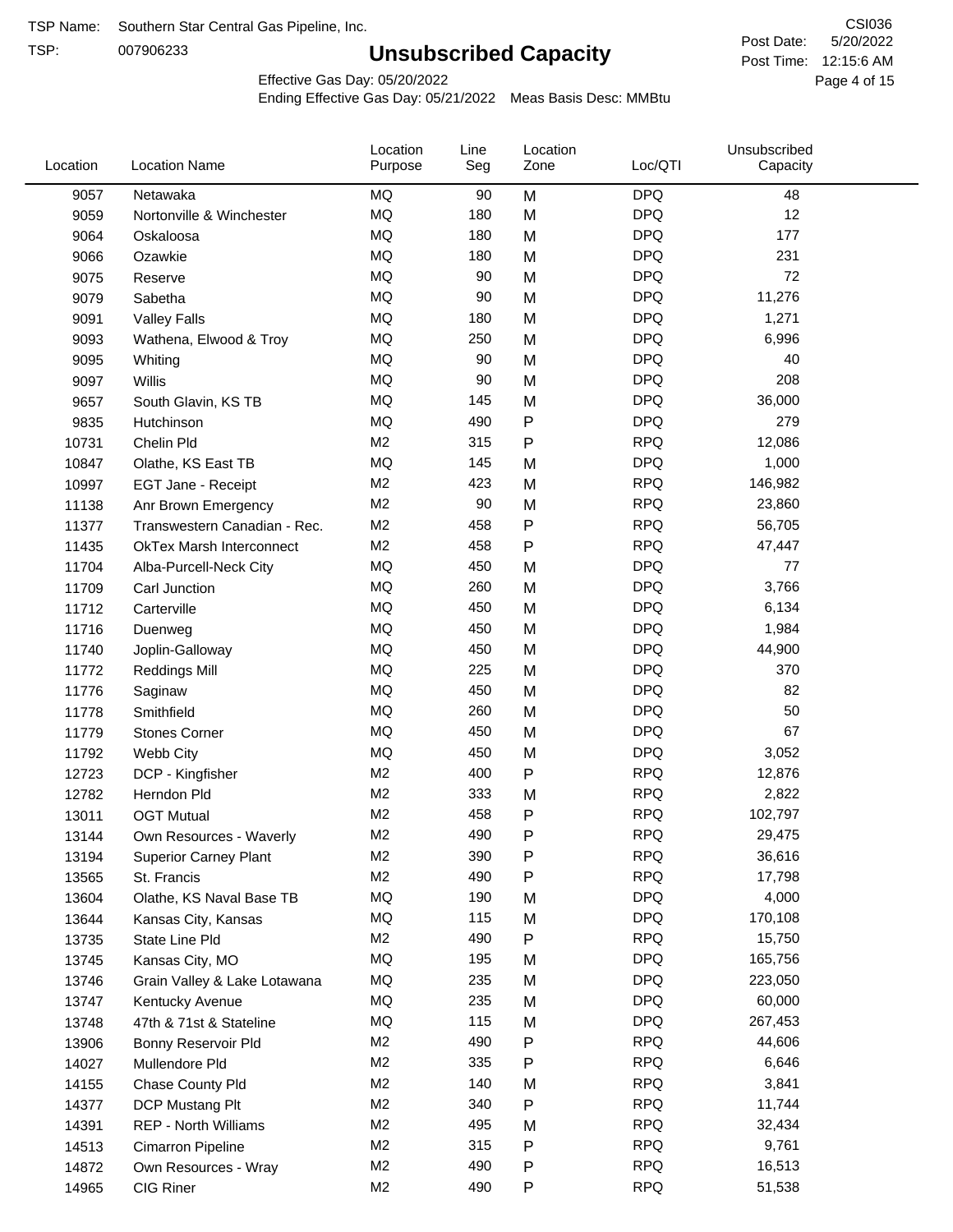TSP:

# **Unsubscribed Capacity**

5/20/2022 Page 5 of 15 Post Time: 12:15:6 AM CSI036 Post Date:

Effective Gas Day: 05/20/2022

| Location | <b>Location Name</b>               | Location<br>Purpose | Line<br>Seg | Location<br>Zone | Loc/QTI    | Unsubscribed<br>Capacity |  |
|----------|------------------------------------|---------------------|-------------|------------------|------------|--------------------------|--|
| 14971    | <b>KGST Ark River</b>              | M <sub>2</sub>      | 130         | $\mathsf{P}$     | <b>RPQ</b> | 56,934                   |  |
| 15011    | <b>EOIT Noble</b>                  | M <sub>2</sub>      | 400         | ${\sf P}$        | <b>RPQ</b> | 46,050                   |  |
| 15012    | Cleveland Mo                       | <b>MQ</b>           | 235         | M                | <b>DPQ</b> | 26                       |  |
| 15020    | East Lynne & Garden City           | <b>MQ</b>           | 235         | M                | <b>DPQ</b> | 830                      |  |
| 15024    | Freeman                            | <b>MQ</b>           | 235         | M                | <b>DPQ</b> | 76                       |  |
| 15032    | Holden                             | <b>MQ</b>           | 235         | M                | <b>DPQ</b> | 4,017                    |  |
| 15044    | Kingsville                         | <b>MQ</b>           | 235         | M                | <b>DPQ</b> | 41                       |  |
| 15050    | Lone Jack                          | <b>MQ</b>           | 235         | M                | <b>DPQ</b> | 288                      |  |
| 15064    | Peculiar                           | <b>MQ</b>           | 235         | M                | <b>DPQ</b> | 2,265                    |  |
| 15066    | <b>Pleasant Hill</b>               | <b>MQ</b>           | 235         | M                | <b>DPQ</b> | 4,776                    |  |
| 15117    | Hulah                              | M <sub>2</sub>      | 335         | P                | <b>RPQ</b> | 2,730                    |  |
| 15142    | <b>EOIT McClain</b>                | M <sub>2</sub>      | 385         | P                | <b>RPQ</b> | 91,338                   |  |
| 15216    | Dearborn MO                        | MQ                  | 250         | M                | <b>DPQ</b> | 1,372                    |  |
| 15223    | Nimrod                             | M <sub>2</sub>      | 340         | ${\sf P}$        | <b>RPQ</b> | 23,446                   |  |
| 15236    | Questar Skull Creek                | M <sub>2</sub>      | 490         | P                | <b>RPQ</b> | 48,874                   |  |
| 15253    | DCP - Cimarron Plant               | M <sub>2</sub>      | 458         | $\mathsf{P}$     | <b>RPQ</b> | 117,425                  |  |
| 15256    | New Market & Trimble               | <b>MQ</b>           | 250         | M                | <b>DPQ</b> | 92                       |  |
| 15266    | <b>CIG Floris</b>                  | M <sub>2</sub>      | 315         | P                | <b>RPQ</b> | 81,012                   |  |
| 15300    | <b>OFS Stateline</b>               | M <sub>2</sub>      | 458         | P                | <b>RPQ</b> | 48,284                   |  |
| 15343    | St. Francis Pld                    | M <sub>2</sub>      | 490         | P                | <b>RPQ</b> | 13,960                   |  |
| 15405    | Golden Gas Pld                     | M <sub>2</sub>      | 315         | P                | <b>RPQ</b> | 25,274                   |  |
| 15430    | Velma Gas Plant                    | M <sub>2</sub>      | 385         | P                | <b>RPQ</b> | 53,846                   |  |
| 15433    | Scout - Satanta                    | M <sub>2</sub>      | 130         | ${\sf P}$        | <b>RPQ</b> | 185,442                  |  |
| 15857    | DCP - Sholem                       | M <sub>2</sub>      | 385         | P                | <b>RPQ</b> | 2,182                    |  |
| 15907    | Cowley Gas Systems, LLC            | M <sub>2</sub>      | 333         | M                | <b>RPQ</b> | 3,084                    |  |
| 16013    | South Olathe TB                    | MQ                  | 145         | M                | <b>DPQ</b> | 24,000                   |  |
| 16289    | Scout - Jayhawk                    | M <sub>2</sub>      | 130         | ${\sf P}$        | <b>RPQ</b> | 122,886                  |  |
| 16294    | Wamsutter - Echo Springs           | M <sub>2</sub>      | 490         | P                | <b>RPQ</b> | 223,278                  |  |
| 16376    | Salt Plains Storage                | M <sub>2</sub>      | 315         | P                | <b>RPQ</b> | 225,257                  |  |
| 16453    | <b>ETC Texas Pipeline Beaver</b>   | M <sub>2</sub>      | 315         | ${\sf P}$        | <b>RPQ</b> | 86,510                   |  |
| 16478    | Envirotek Fuel Systems Inc         | M <sub>2</sub>      | 497         | P                | <b>RPQ</b> | 4,818                    |  |
| 16508    | Blue Jacket                        | <b>MQ</b>           | 225         | M                | <b>DPQ</b> | 81                       |  |
| 16516    | Commerce                           | MQ                  | 225         | M                | <b>DPQ</b> | 6,869                    |  |
| 16532    | Hockerville                        | <b>MQ</b>           | 225         | M                | <b>DPQ</b> | 219                      |  |
| 16534    | Quapaw                             | M <sub>2</sub>      | 225         | M                | <b>RPQ</b> | 29,362                   |  |
| 16552    | Miami                              | MQ                  | 225         | M                | <b>DPQ</b> | 28,664                   |  |
| 16562    | Republican                         | M <sub>2</sub>      | 490         | ${\sf P}$        | <b>RPQ</b> | 108,219                  |  |
| 16568    | Quapaw                             | MQ                  | 225         | M                | <b>DPQ</b> | 342                      |  |
| 16582    | EnergyVest - W Lenapah             | M <sub>2</sub>      | 225         | M                | <b>RPQ</b> | 17,625                   |  |
| 16583    | Cranor Tap                         | M <sub>2</sub>      | 497         | P                | <b>RPQ</b> | 6,060                    |  |
| 16584    | Oneok Westex Hemphill              | M <sub>2</sub>      | 458         | P                | <b>RPQ</b> | 39,428                   |  |
| 16592    | <b>TIGT Sugar Creek</b>            | M <sub>2</sub>      | 235         | M                | <b>RPQ</b> | 15,186                   |  |
| 16593    | <b>TIGT Glavin</b>                 | M <sub>2</sub>      | 190         | M                | <b>RPQ</b> | 113,678                  |  |
| 16604    | Osage Hills                        | M <sub>2</sub>      | 357         | P                | <b>RPQ</b> | 10,303                   |  |
| 16620    | ETC Texas Pipeline Canadian        | M <sub>2</sub>      | 458         | P                | <b>RPQ</b> | 39,194                   |  |
| 16621    | <b>ETC Texas Pipeline Hemphill</b> | M <sub>2</sub>      | 458         | P                | <b>RPQ</b> | 61,340                   |  |
| 16667    | ECQ Pipeline - Powell              | M <sub>2</sub>      | 117         | M                | <b>RPQ</b> | 13,610                   |  |
| 16679    | Fox Plant                          | M <sub>2</sub>      | 385         | P                | <b>RPQ</b> | 5,174                    |  |
| 16746    | Roxanna                            | M <sub>2</sub>      | 495         | M                | <b>RPQ</b> | 4,505                    |  |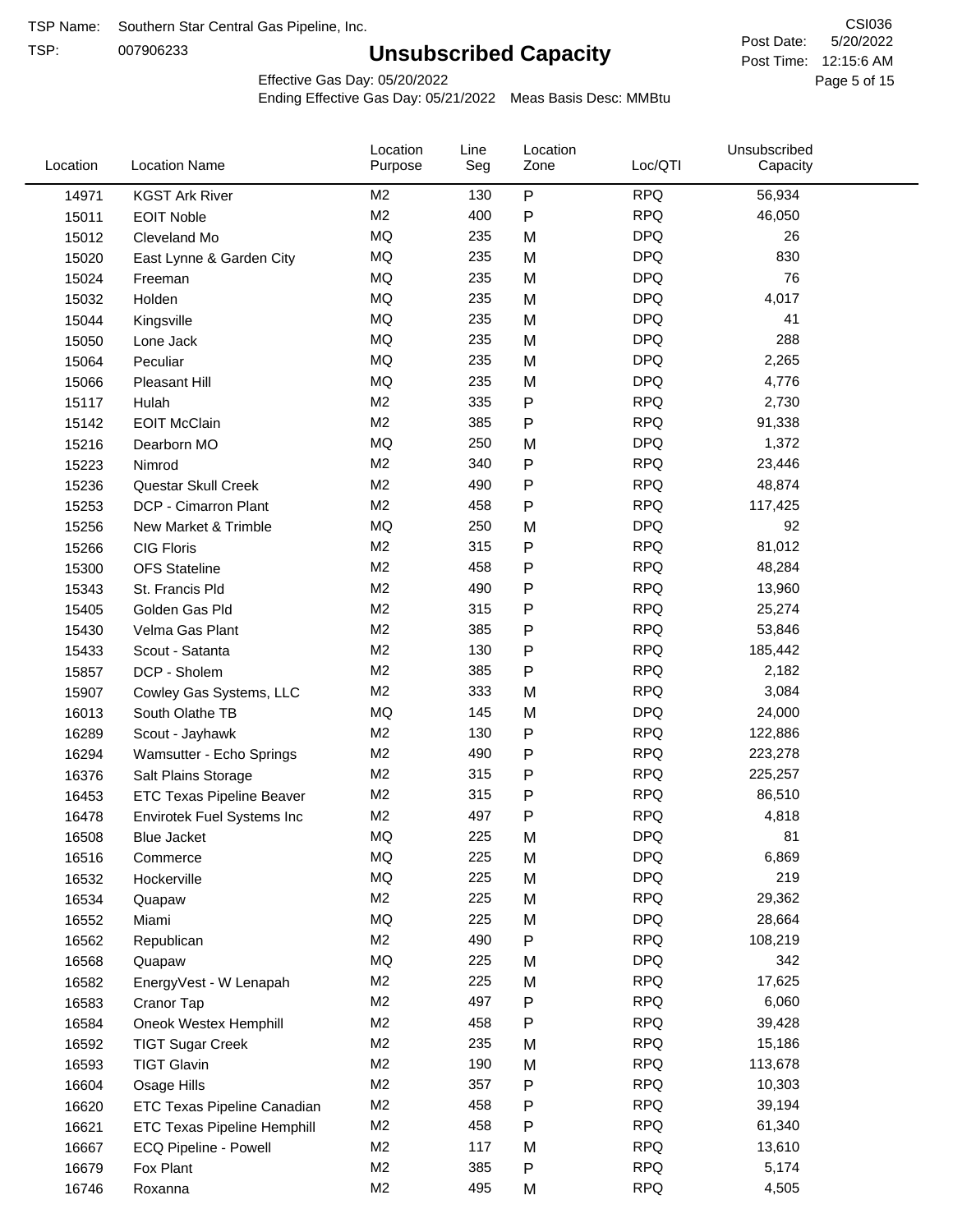TSP:

# **Unsubscribed Capacity**

5/20/2022 Page 6 of 15 Post Time: 12:15:6 AM CSI036 Post Date:

Effective Gas Day: 05/20/2022

| Location | <b>Location Name</b>             | Location<br>Purpose | Line<br>Seg | Location<br>Zone | Loc/QTI    | Unsubscribed<br>Capacity |  |
|----------|----------------------------------|---------------------|-------------|------------------|------------|--------------------------|--|
| 16747    | RedBud-Thayer Tap                | M <sub>2</sub>      | 495         | M                | <b>RPQ</b> | 4,872                    |  |
| 16750    | Dilworth Rms                     | M <sub>2</sub>      | 333         | ${\sf P}$        | <b>RPQ</b> | 5,334                    |  |
| 16757    | River Rock - Fireside            | M <sub>2</sub>      | 495         | M                | <b>RPQ</b> | 66,400                   |  |
| 16774    | River Rock - E Lenapah           | M <sub>2</sub>      | 225         | M                | <b>RPQ</b> | 17,605                   |  |
| 16794    | <b>NNG Kiowa</b>                 | M <sub>2</sub>      | 130         | P                | <b>RPQ</b> | 73,872                   |  |
| 16798    | <b>Endeavor Energy Resources</b> | M <sub>2</sub>      | 225         | M                | <b>RPQ</b> | 9,982                    |  |
| 16802    | Sunwest                          | M <sub>2</sub>      | 117         | M                | <b>RPQ</b> | 6,183                    |  |
| 16806    | Bluco- East Wann                 | M <sub>2</sub>      | 225         | M                | <b>RPQ</b> | 8,850                    |  |
| 16807    | Bitter Creek Eckley Pld-Yuma     | M <sub>2</sub>      | 490         | P                | <b>RPQ</b> | 35,096                   |  |
| 16812    | <b>RiverGas</b>                  | M <sub>2</sub>      | 95          | M                | <b>RPQ</b> | 5,590                    |  |
| 16813    | Cheyenne Plains - Sand Dune      | M <sub>2</sub>      | 130         | P                | <b>RPQ</b> | 395,434                  |  |
| 16817    | <b>Midwest Energy</b>            | M <sub>2</sub>      | 495         | M                | <b>RPQ</b> | 7,179                    |  |
| 16819    | River Rock- Keeton               | M <sub>2</sub>      | 225         | M                | <b>RPQ</b> | 9,535                    |  |
| 16820    | Superior - Hemphill              | M <sub>2</sub>      | 458         | P                | <b>RPQ</b> | 50,052                   |  |
| 16821    | Yuma West                        | M <sub>2</sub>      | 490         | P                | <b>RPQ</b> | 15,688                   |  |
| 16822    | Jayhawk PLD                      | M <sub>2</sub>      | 95          | M                | <b>RPQ</b> | 4,292                    |  |
| 16824    | Coon Creek                       | M <sub>2</sub>      | 497         | P                | <b>RPQ</b> | 8,858                    |  |
| 16835    | Shiloh                           | M <sub>2</sub>      | 495         | M                | <b>RPQ</b> | 8,573                    |  |
| 16836    | Evergy - South Harper            | MQ                  | 235         | M                | <b>DPQ</b> | 86,400                   |  |
| 16837    | <b>EKAE Ethanol Plant</b>        | MQ                  | 496         | M                | <b>DPQ</b> | 1,397                    |  |
| 16840    | Nearman Creek Power Plant        | MQ                  | 195         | M                | <b>DPQ</b> | 28,800                   |  |
| 16844    | <b>Montgomery County</b>         | M <sub>2</sub>      | 260         | M                | <b>RPQ</b> | 8,000                    |  |
| 16848    | Colt-Liberty                     | M <sub>2</sub>      | 260         | M                | <b>RPQ</b> | 4,000                    |  |
| 16849    | City of Mulvane Power Plant      | MQ                  | 120         | ${\sf P}$        | <b>DPQ</b> | 2,880                    |  |
| 16850    | Escalera - Cow Creek             | M <sub>2</sub>      | 490         | $\mathsf{P}$     | <b>RPQ</b> | 66,094                   |  |
| 16852    | Southeastern KS P/L Wilson       | M <sub>2</sub>      | 495         | M                | <b>RPQ</b> | 60,000                   |  |
| 16857    | Superior - Cashion               | M <sub>2</sub>      | 400         | $\mathsf{P}$     | <b>RPQ</b> | 10,482                   |  |
| 16862    | Superior - Perkins               | M <sub>2</sub>      | 390         | $\mathsf{P}$     | <b>RPQ</b> | 21,660                   |  |
| 16865    | RedBud-Mound Valley              | M <sub>2</sub>      | 260         | M                | <b>RPQ</b> | 8,000                    |  |
| 16871    | <b>TIGT Grant</b>                | M <sub>2</sub>      | 130         | P                | <b>RPQ</b> | 50,000                   |  |
| 16872    | River Rock - Jayhawk             | M <sub>2</sub>      | 495         | M                | <b>RPQ</b> | 57,579                   |  |
| 16873    | Layne Energy Sycamore            | M <sub>2</sub>      | 495         | M                | <b>RPQ</b> | 15,000                   |  |
| 16875    | Crenshaw Road                    | MQ                  | 455         | M                | <b>DPQ</b> | 33,611                   |  |
| 16877    | Acme Energy Services, Inc.       | M <sub>2</sub>      | 260         | M                | <b>RPQ</b> | 8,000                    |  |
| 16880    | Cottonwood                       | M <sub>2</sub>      | 235         | M                | <b>RPQ</b> | 1,000                    |  |
| 16883    | Cherryvale Boorigie PLd          | M <sub>2</sub>      | 495         | M                | <b>RPQ</b> | 34,135                   |  |
| 16884    | Keystone Delivery                | MQ                  | 390         | P                | <b>DPQ</b> | 6,067                    |  |
| 16890    | ADM/Deerfield                    | MQ                  | 95          | M                | <b>DPQ</b> | 6,078                    |  |
| 16891    | <b>KP Liberty</b>                | M <sub>2</sub>      | 260         | M                | <b>RPQ</b> | 8,300                    |  |
| 16897    | <b>REP - South Williams</b>      | M <sub>2</sub>      | 117         | M                | <b>RPQ</b> | 30,198                   |  |
| 16905    | <b>NEOK Production Company,</b>  | M <sub>2</sub>      | 225         | M                | <b>RPQ</b> | 7,970                    |  |
| 16908    | River Rock - Ft. Scott           | M <sub>2</sub>      | 495         | M                | <b>RPQ</b> | 54,600                   |  |
| 16911    | Evergy - Lake Road               | MQ                  | 250         | M                | <b>DPQ</b> | 34,400                   |  |
| 16912    | Targa - Waynoka                  | M <sub>2</sub>      | 315         | P                | <b>RPQ</b> | 157,111                  |  |
| 16916    | Kansas Ethanol, LLC              | MQ                  | 490         | P                | <b>DPQ</b> | 3,500                    |  |
| 16917    | Downstream Casino                | MQ                  | 225         | M                | <b>DPQ</b> | 1,510                    |  |
| 16918    | Show Me Ethanol                  | MQ                  | 425         | M                | <b>DPQ</b> | 6,623                    |  |
| 16922    | <b>Timberline Energy</b>         | M <sub>2</sub>      | 340         | P                | <b>RPQ</b> | 6,846                    |  |
| 16923    | <b>Mid-Continent Market</b>      | MQ                  | 120         | P                | <b>DPQ</b> | 30,000                   |  |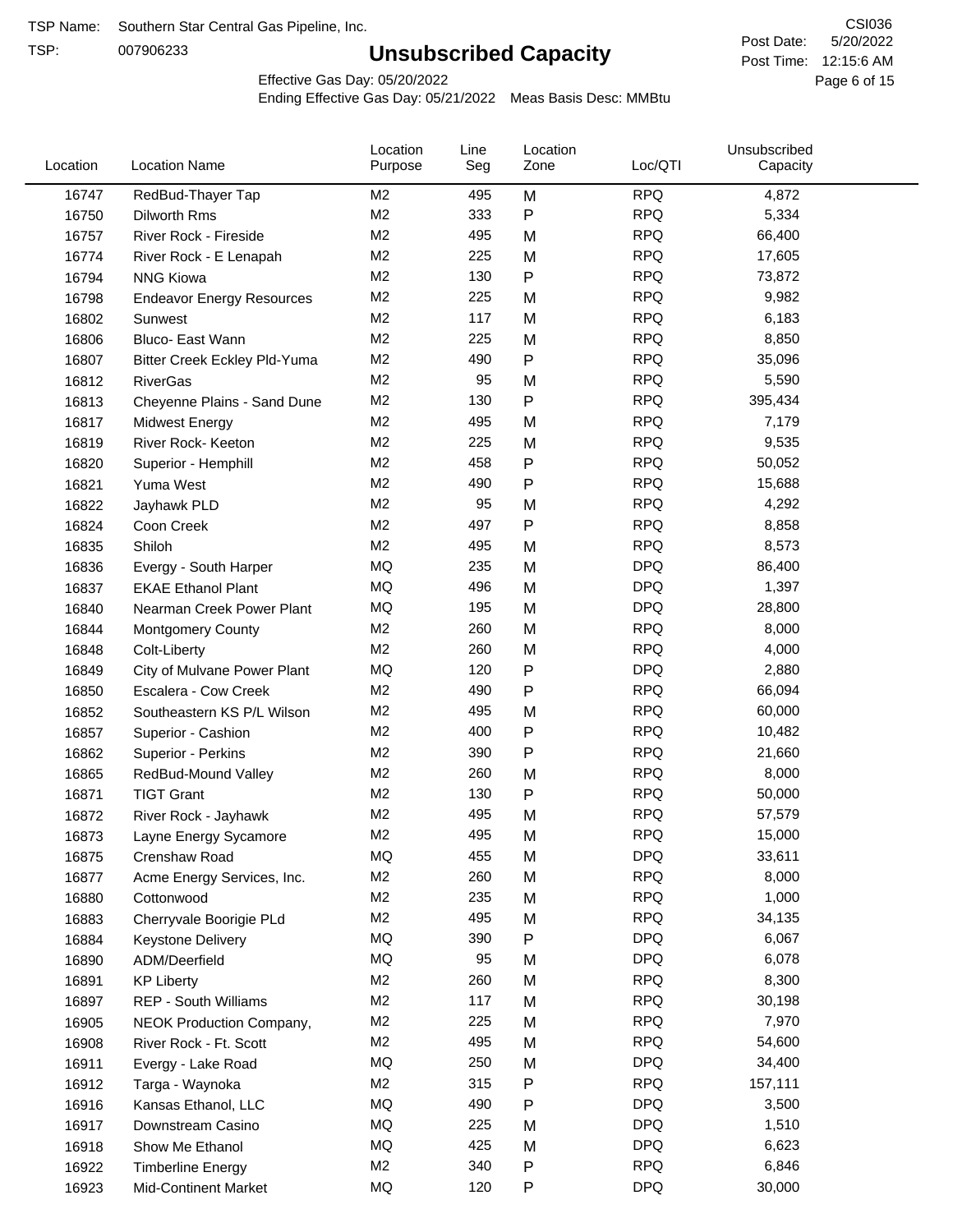TSP:

# **Unsubscribed Capacity**

5/20/2022 Page 7 of 15 Post Time: 12:15:6 AM CSI036 Post Date:

Effective Gas Day: 05/20/2022

| Location | <b>Location Name</b>                | Location<br>Purpose | Line<br>Seg | Location<br>Zone  | Loc/QTI    | Unsubscribed<br>Capacity |  |
|----------|-------------------------------------|---------------------|-------------|-------------------|------------|--------------------------|--|
| 16931    | Midwest Energy - Goodman            | ΜQ                  | 490         | $\mathsf{P}$      | <b>DPQ</b> | 8,000                    |  |
| 16933    | Westar Emporia Energy               | MQ                  | 140         | M                 | <b>DPQ</b> | 106,202                  |  |
| 16935    | River Rock - Graybill               | M <sub>2</sub>      | 260         | M                 | <b>RPQ</b> | 23,168                   |  |
| 16941    | REP - Independence CDP              | M <sub>2</sub>      | 117         | M                 | <b>RPQ</b> | 29,270                   |  |
| 16942    | <b>Big Timber</b>                   | M <sub>2</sub>      | 490         | $\mathsf{P}$      | <b>RPQ</b> | 49,356                   |  |
| 16945    | ETC Texas Pipeline Antelope         | M <sub>2</sub>      | 458         | $\mathsf{P}$      | <b>RPQ</b> | 110,000                  |  |
| 16949    | Summit Branson                      | MQ                  | 455         | M                 | <b>DPQ</b> | 62,208                   |  |
| 16952    | <b>Overland Park</b>                | MQ                  | 115         | M                 | <b>DPQ</b> | 77,485                   |  |
| 16953    | Merriam                             | MQ                  | 115         | M                 | <b>DPQ</b> | 123,624                  |  |
| 16955    | Mustang Gas Products, LLC           | M <sub>2</sub>      | 405         | $\mathsf{P}$      | <b>RPQ</b> | 25,550                   |  |
| 16956    | Superior - Ford                     | M <sub>2</sub>      | 130         | $\mathsf{P}$      | <b>RPQ</b> | 17,375                   |  |
| 16962    | Summit Sedalia                      | <b>MQ</b>           | 235         | M                 | <b>DPQ</b> | 0                        |  |
| 16967    | Noble Energy - Lilli                | M <sub>2</sub>      | 490         | $\mathsf{P}$      | <b>RPQ</b> | 40,863                   |  |
| 16972    | <b>ONG Norman</b>                   | MQ                  | 385         | $\mathsf{P}$      | <b>DPQ</b> | 40                       |  |
| 16975    | <b>Superior - Spring Creek</b>      | M <sub>2</sub>      | 315         | $\mathsf{P}$      | <b>RPQ</b> | 7,680                    |  |
| 16976    | Bettis Asphalt & Construction       | MQ                  | 180         | M                 | <b>DPQ</b> | 3,216                    |  |
| 16977    | <b>KGS Kansas Star Casino</b>       | MQ                  | 333         | P                 | <b>DPQ</b> | 144                      |  |
| 16980    | <b>Black Hills Colwich</b>          | MQ                  | 120         | P                 | <b>DPQ</b> | 9,995                    |  |
| 16981    | Superior - Bellmon                  | M <sub>2</sub>      | 380         | $\mathsf{P}$      | <b>RPQ</b> | 63,800                   |  |
| 16983    | DCP Midstream - Ellis               | MQ                  | 458         | $\mathsf{P}$      | <b>DPQ</b> | 6,702                    |  |
| 16988    | Atmos Energy - W. Lawrence          | MQ                  | 180         | M                 | <b>DPQ</b> | 127                      |  |
| 16991    | Williams Midstream North Alva       | MQ                  | 315         | $\mathsf{P}$      | <b>DPQ</b> | 1,992                    |  |
| 16992    | <b>ONG Ottawa</b>                   | MQ                  | 225         | M                 | <b>DPQ</b> | 0                        |  |
| 16993    | Farmer's Gas                        | MQ                  | 130         | $\mathsf{P}$      | <b>DPQ</b> | 9,000                    |  |
|          |                                     | MQ                  | 130         | P                 | <b>DPQ</b> | 100                      |  |
| 16996    | Scout Sublette Delivery             | M <sub>2</sub>      | 315         |                   | <b>RPQ</b> | 30,000                   |  |
| 16997    | Devon Energy Medford Station        | MQ                  | 490         | P                 | <b>DPQ</b> |                          |  |
| 16998    | Cheyenne Light, Fuel and            | M <sub>2</sub>      |             | P<br>$\mathsf{P}$ | <b>RPQ</b> | 90,800                   |  |
| 16999    | ETC - Crescent                      |                     | 400         |                   |            | 35,000                   |  |
| 17000    | Bourbon County, KS -                | MQ                  | 95          | M                 | <b>DPQ</b> | 1                        |  |
| 17003    | Sunflower Electric Rubart           | MQ                  | 130         | $\mathsf{P}$      | <b>DPQ</b> | 48,808                   |  |
| 17004    | <b>NGPL Beaver</b>                  | MQ                  | 315         | P                 | <b>DPQ</b> | 175,000                  |  |
| 17005    | ETC - Rose Valley (Delivery)        | MQ                  | 315         | P                 | <b>DPQ</b> | 5,000                    |  |
| 17006    | ETC - Rose Valley                   | M <sub>2</sub>      | 315         | P                 | <b>RPQ</b> | 195,226                  |  |
| 17008    | OMPA Lamb                           | MQ                  | 335         | ${\sf P}$         | <b>DPQ</b> | 51,383                   |  |
| 17009    | <b>Grasslands Energy Centennial</b> | M <sub>2</sub>      | 490         | $\mathsf{P}$      | <b>RPQ</b> | 25,000                   |  |
| 17010    | Noble Keota Receipt                 | M <sub>2</sub>      | 490         | $\mathsf{P}$      | <b>RPQ</b> | 52,200                   |  |
| 17011    | Noble Keota Delivery                | MQ                  | 490         | $\mathsf{P}$      | <b>DPQ</b> | 52,200                   |  |
| 17013    | Enlink - Battle Ridge               | M <sub>2</sub>      | 390         | $\mathsf{P}$      | <b>RPQ</b> | 31,824                   |  |
| 17021    | <b>TIGT Yuma</b>                    | M <sub>2</sub>      | 490         | $\mathsf{P}$      | <b>RPQ</b> | 24,562                   |  |
| 17033    | Kickapoo Nation School              | MQ                  | 90          | M                 | <b>DPQ</b> | 300                      |  |
| 17034    | ENVIA Energy Oklahoma City,         | MQ                  | 400         | $\mathsf{P}$      | <b>DPQ</b> | 3,888                    |  |
| 17035    | Ameren Columbia                     | MQ                  | 235         | M                 | <b>DPQ</b> | 35,512                   |  |
| 17036    | <b>Coffeyville Resources</b>        | MQ                  | 260         | M                 | <b>DPQ</b> | 39,992                   |  |
| 17050    | Atmos - Forest View                 | MQ                  | 190         | M                 | <b>DPQ</b> | 4,058                    |  |
| 17052    | ONG NW Oklahoma City                | MQ                  | 340         | $\mathsf{P}$      | <b>DPQ</b> | 39,000                   |  |
| 17054    | <b>ONG Guthrie</b>                  | MQ                  | 400         | $\mathsf{P}$      | <b>DPQ</b> | 4,799                    |  |
| 17055    | ETC Texas Pipeline Nash             | MQ                  | 458         | P                 | <b>DPQ</b> | 1,500                    |  |
| 17056    | Blue Mountain - Chisholm Trail      | M <sub>2</sub>      | 340         | $\mathsf{P}$      | <b>RPQ</b> | 72,000                   |  |
| 17057    | City of Tonkawa                     | MQ                  | 380         | P                 | <b>DPQ</b> | 3,000                    |  |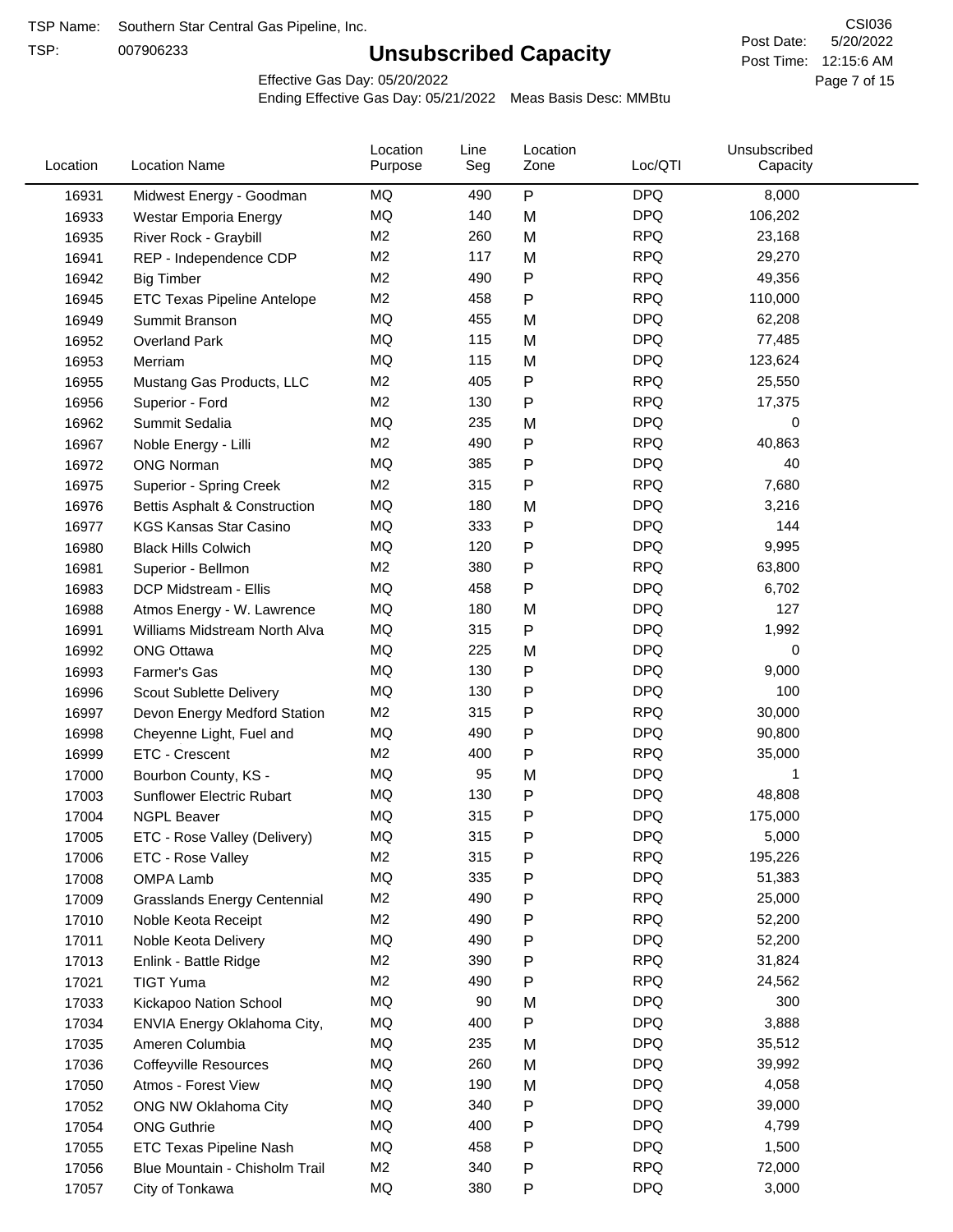TSP:

# **Unsubscribed Capacity**

5/20/2022 Page 8 of 15 Post Time: 12:15:6 AM CSI036 Post Date:

Effective Gas Day: 05/20/2022

| Location | <b>Location Name</b>           | Location<br>Purpose | Line<br>Seg | Location<br>Zone | Loc/QTI    | Unsubscribed<br>Capacity |  |
|----------|--------------------------------|---------------------|-------------|------------------|------------|--------------------------|--|
| 17058    | RPP - Hamm Landfill            | M <sub>2</sub>      | 195         | M                | <b>RPQ</b> | 2,500                    |  |
| 17060    | Atmos-Elk City                 | MQ                  | 87          | M                | <b>DPQ</b> | 216                      |  |
| 17064    | Koch - Enid                    | MQ                  | 405         | ${\sf P}$        | <b>DPQ</b> | 0                        |  |
| 17065    | Canyon - Redcliff (Receipt)    | M <sub>2</sub>      | 458         | $\mathsf{P}$     | <b>RPQ</b> | 180,000                  |  |
| 17066    | Canyon - Redcliff (Delivery)   | MQ                  | 458         | $\mathsf{P}$     | <b>DPQ</b> | 6,175                    |  |
| 17067    | Blue Mountain - Chisholm Trail | M <sub>2</sub>      | 340         | $\mathsf{P}$     | <b>RPQ</b> | 70,000                   |  |
| 17068    | <b>EOIT Alfalfa</b>            | M <sub>2</sub>      | 458         | $\mathsf{P}$     | <b>RPQ</b> | 200,000                  |  |
| 17069    | <b>NGPL Carter</b>             | MQ                  | 385         | $\mathsf{P}$     | <b>DPQ</b> | 65,000                   |  |
| 17080    | <b>ONEOK Bakken Pipeline</b>   | MQ                  | 490         | $\mathsf{P}$     | <b>DPQ</b> | 360                      |  |
| 17086    | NGPL - Mutual                  | MQ                  | 458         | $\mathsf{P}$     | <b>DPQ</b> | 150,000                  |  |
| 17087    | REX-St.Joe                     | M <sub>2</sub>      | 250         | M                | <b>RPQ</b> | 78,606                   |  |
| 17091    | OGT - Maysville                | M <sub>2</sub>      | 385         | $\mathsf{P}$     | <b>RPQ</b> | 110,000                  |  |
| 17096    | Northern Natural-Kiowa         | <b>MQ</b>           | 130         | $\mathsf{P}$     | <b>DPQ</b> | 100,000                  |  |
| 17104    | Black Hills - Plevna, KS TB    | MQ                  | 130         | $\mathsf{P}$     | <b>DPQ</b> | 480                      |  |
| 17105    | WIC - Cheyenne Hub             | M <sub>2</sub>      | 490         | $\mathsf{P}$     | <b>RPQ</b> | 144,000                  |  |
| 17112    | Topeka Biogas (Receipt)        | M <sub>2</sub>      | 180         | M                | <b>RPQ</b> | 3,600                    |  |
| 17113    | NGPL - Ford County Receipt     | M <sub>2</sub>      | 130         | $\mathsf{P}$     | <b>RPQ</b> | 190,400                  |  |
| 17119    | Waste Mgmt RNG Receipt         | M <sub>2</sub>      | 400         | $\mathsf{P}$     | <b>RPQ</b> | 2,976                    |  |
| 17404    | Anderson                       | MQ                  | 423         | M                | <b>DPQ</b> | 1,130                    |  |
| 17406    | Ash Grove, Walnut Grove & Wil  | MQ                  | 455         | M                | <b>DPQ</b> | 2,595                    |  |
| 17408    | Aurora                         | MQ                  | 455         | M                | <b>DPQ</b> | 850                      |  |
| 17410    | <b>Billings Mo</b>             | MQ                  | 455         | M                | <b>DPQ</b> | 2,918                    |  |
| 17414    | Clever Mo                      | MQ                  | 455         | M                | <b>DPQ</b> | 738                      |  |
| 17416    | Crane Mo                       | MQ                  | 455         | M                | <b>DPQ</b> | 2,944                    |  |
| 17418    | Diamond                        | <b>MQ</b>           | 455         | M                | <b>DPQ</b> | 546                      |  |
| 17426    | Freistatt                      | MQ                  | 455         | M                | <b>DPQ</b> | 256                      |  |
| 17430    | Goodman                        | MQ                  | 423         | M                | <b>DPQ</b> | 625                      |  |
| 17448    | Lanagan                        | MQ                  | 423         | M                | <b>DPQ</b> | 337                      |  |
| 17452    | Marionville                    | MQ                  | 455         | M                | <b>DPQ</b> | 1,119                    |  |
| 17454    | Monett                         | MQ                  | 455         | M                | <b>DPQ</b> | 25,276                   |  |
| 17456    | Mt Vernon & Verona             | MQ                  | 455         | M                | <b>DPQ</b> | 4,407                    |  |
| 17458    | Neosho                         | MQ                  | 455         | M                | <b>DPQ</b> | 8,597                    |  |
| 17460    | Noel & North Noel              | MQ                  | 423         | M                | <b>DPQ</b> | 19,472                   |  |
| 17462    | Nixa & Ozark                   | MQ                  | 455         | M                | <b>DPQ</b> | 5,340                    |  |
| 17464    | Pierce City                    | MQ                  | 455         | M                | <b>DPQ</b> | 3,281                    |  |
| 17466    | Pineville                      | MQ                  | 423         | M                | <b>DPQ</b> | 302                      |  |
| 17472    | Republic                       | MQ                  | 455         | M                | <b>DPQ</b> | 883                      |  |
| 17476    | Sarcoxie                       | MQ                  | 455         | M                | <b>DPQ</b> | 2,828                    |  |
| 17478    | Seneca                         | MQ                  | 225         | M                | <b>DPQ</b> | 9,873                    |  |
| 17492    | Wentworth                      | MQ                  | 455         | M                | <b>DPQ</b> | 193                      |  |
| 18328    | Goessel                        | MQ                  | 140         | M                | <b>DPQ</b> | 62                       |  |
| 18356    | Newton                         | MQ                  | 120         | P                | <b>DPQ</b> | 21,538                   |  |
| 19000    | Scout Jayhawk Delivery         | MQ                  | 130         | P                | <b>DPQ</b> | 185,442                  |  |
| 19548    | Lyndon                         | MQ                  | 140         | M                | <b>DPQ</b> | 655                      |  |
| 19552    | Melvern                        | MQ                  | 493         | M                | <b>DPQ</b> | 42                       |  |
| 19554    | Michigan Valley                | MQ                  | 140         | M                | <b>DPQ</b> | 339                      |  |
| 19564    | Pomona                         | MQ                  | 140         | M                | <b>DPQ</b> | 1,579                    |  |
| 19568    | Quenemo                        | MQ                  | 140         | M                | <b>DPQ</b> | 255                      |  |
| 19576    | Scranton                       | $\sf{MQ}$           | 140         | M                | <b>DPQ</b> | 632                      |  |
|          |                                |                     |             |                  |            |                          |  |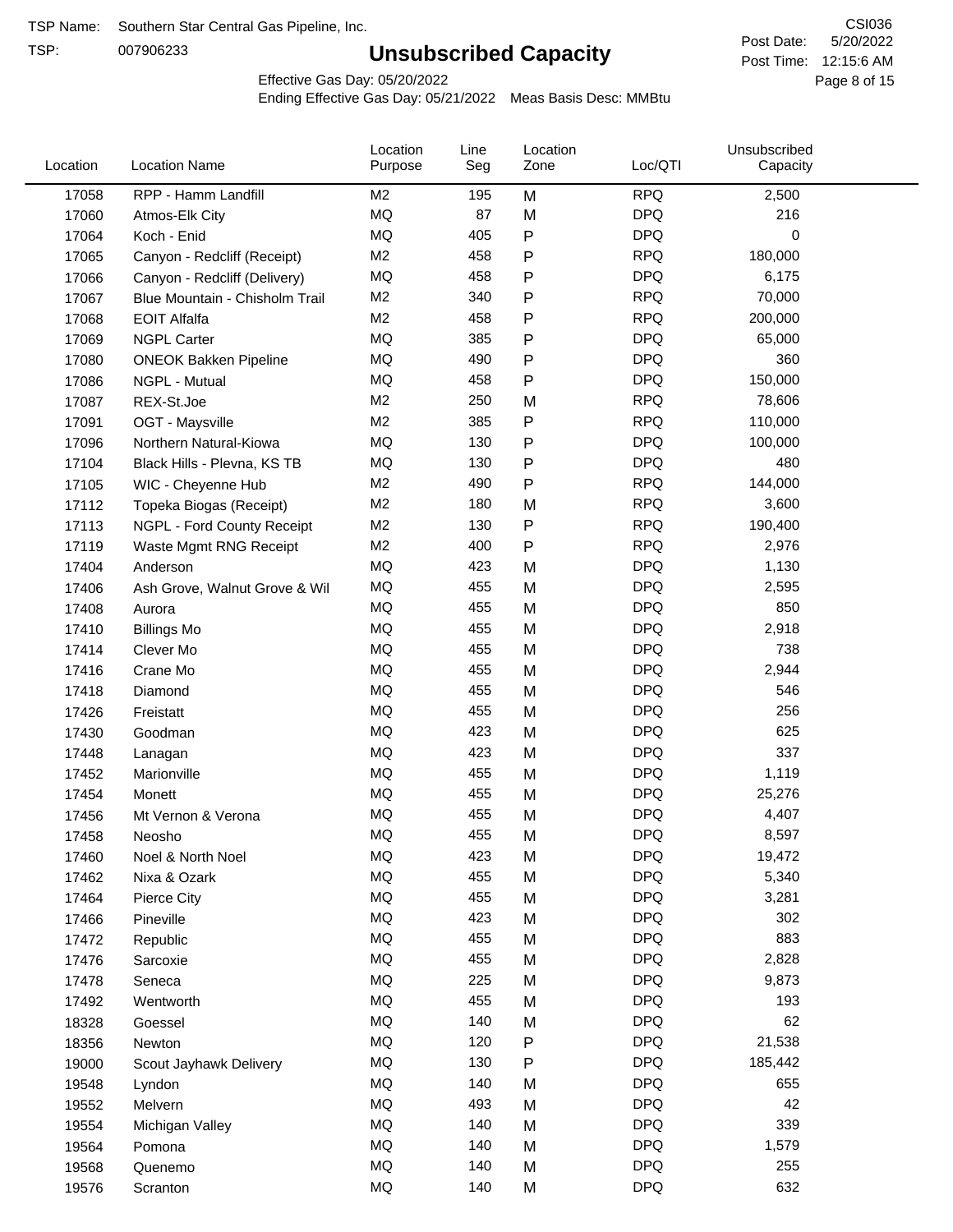TSP:

# **Unsubscribed Capacity**

5/20/2022 Page 9 of 15 Post Time: 12:15:6 AM CSI036 Post Date:

Effective Gas Day: 05/20/2022

| Location | <b>Location Name</b>  | Location<br>Purpose | Line<br>Seg | Location<br>Zone | Loc/QTI    | Unsubscribed<br>Capacity |  |
|----------|-----------------------|---------------------|-------------|------------------|------------|--------------------------|--|
| 19608    | <b>Baldwin</b>        | MQ                  | 180         | M                | <b>DPQ</b> | 2,754                    |  |
| 19620    | Edgerton              | MQ                  | 190         | M                | <b>DPQ</b> | 14                       |  |
| 19628    | Gardner               | <b>MQ</b>           | 190         | M                | <b>DPQ</b> | 2,755                    |  |
| 19648    | Lecompton             | <b>MQ</b>           | 180         | M                | <b>DPQ</b> | 109                      |  |
| 19650    | Le Loup               | <b>MQ</b>           | 190         | M                | <b>DPQ</b> | 37                       |  |
| 19660    | Ottawa                | <b>MQ</b>           | 493         | M                | <b>DPQ</b> | 6,129                    |  |
| 19664    | Perry                 | MQ                  | 180         | M                | <b>DPQ</b> | 407                      |  |
| 19666    | Princeton             | MQ                  | 496         | M                | <b>DPQ</b> | 130                      |  |
| 19672    | Richmond              | <b>MQ</b>           | 496         | M                | <b>DPQ</b> | 374                      |  |
| 19676    | Scipio                | <b>MQ</b>           | 496         | M                | <b>DPQ</b> | 27                       |  |
| 19678    | Somerset & Rural      | MQ                  | 235         | M                | <b>DPQ</b> | 291                      |  |
| 19684    | Tonganoxie            | MQ                  | 195         | M                | <b>DPQ</b> | 7,420                    |  |
| 19690    | Wellsville            | <b>MQ</b>           | 190         | M                | <b>DPQ</b> | 2,007                    |  |
| 20709    | <b>Bronson Etc</b>    | <b>MQ</b>           | 95          | M                | <b>DPQ</b> | 360                      |  |
| 20712    | Carlyle               | MQ                  | 495         | M                | <b>DPQ</b> | 26                       |  |
| 20714    | Cherryvale            | MQ                  | 495         | M                | <b>DPQ</b> | 586                      |  |
| 20716    | Colony                | MQ                  | 50          | M                | <b>DPQ</b> | 2,347                    |  |
| 20720    | Dennis                | <b>MQ</b>           | 495         | M                | <b>DPQ</b> | 54                       |  |
| 20725    | Erie                  | <b>MQ</b>           | 495         | M                | <b>DPQ</b> | 409                      |  |
| 20730    | Gas City & La Harpe   | MQ                  | 495         | M                | <b>DPQ</b> | 1,457                    |  |
| 20764    | Parsons               | MQ                  | 495         | M                | <b>DPQ</b> | 19,497                   |  |
| 20766    | Petrolia              | <b>MQ</b>           | 495         | M                | <b>DPQ</b> | 18                       |  |
| 20768    | Piqua                 | <b>MQ</b>           | 220         | M                | <b>DPQ</b> | 84                       |  |
| 20775    | South Mound           | <b>MQ</b>           | 495         | M                | <b>DPQ</b> | 45                       |  |
| 20785    | Thayer                | MQ                  | 495         | M                | <b>DPQ</b> | 88                       |  |
| 20788    | Walnut & St Paul      | <b>MQ</b>           | 95          | M                | <b>DPQ</b> | 658                      |  |
| 20792    | Welda                 | <b>MQ</b>           | 495         | M                | <b>DPQ</b> | 1,122                    |  |
| 21008    | <b>Baxter Springs</b> | <b>MQ</b>           | 225         | M                | <b>DPQ</b> | 1,830                    |  |
| 21015    | Columbus              | <b>MQ</b>           | 260         | M                | <b>DPQ</b> | 2,639                    |  |
| 21018    | Crestline             | <b>MQ</b>           | 260         | M                | <b>DPQ</b> | 156                      |  |
| 21021    | Fort Scott            | <b>MQ</b>           | 95          | M                | <b>DPQ</b> | 31,139                   |  |
| 21024    | Galena & Empire City  | MQ                  | 260         | М                | <b>DPQ</b> | 3,023                    |  |
| 21048    | Lowell                | MQ                  | 225         | M                | <b>DPQ</b> | 52                       |  |
| 21055    | N Riverton            | MQ                  | 260         | M                | <b>DPQ</b> | 148                      |  |
| 21060    | Oswego                | MQ                  | 260         | M                | <b>DPQ</b> | 2,588                    |  |
| 21080    | Treece                | MQ                  | 225         | M                | <b>DPQ</b> | 473                      |  |
| 23576    | St Joseph             | MQ                  | 250         | M                | <b>DPQ</b> | 88,184                   |  |
| 24228    | Grantville            | MQ                  | 180         | M                | <b>DPQ</b> | 207                      |  |
| 24252    | Meriden               | $\sf{MQ}$           | 180         | M                | <b>DPQ</b> | 177                      |  |
| 24276    | Shawnee Heights       | MQ                  | 180         | M                | <b>DPQ</b> | 696                      |  |
| 24280    | Topeka                | MQ                  | 180         | M                | <b>DPQ</b> | 152,652                  |  |
| 26304    | Alma                  | MQ                  | 425         | M                | <b>DPQ</b> | 95                       |  |
| 26308    | Blackburn             | MQ                  | 425         | M                | <b>DPQ</b> | 163                      |  |
| 26312    | Carrollton            | MQ                  | 425         | M                | <b>DPQ</b> | 2,523                    |  |
| 26314    | Concordia             | MQ                  | 425         | M                | <b>DPQ</b> | 1,576                    |  |
| 26316    | Corder                | MQ                  | 425         | M                | <b>DPQ</b> | 11                       |  |
| 26325    | Emma                  | MQ                  | 425         | M                | <b>DPQ</b> | 206                      |  |
| 26332    | Higginsville          | $\sf{MQ}$           | 425         | M                | <b>DPQ</b> | 28,860                   |  |
| 26344    | Knobnoster            | $\sf{MQ}$           | 235         | M                | <b>DPQ</b> | 16,700                   |  |
|          |                       |                     |             |                  |            |                          |  |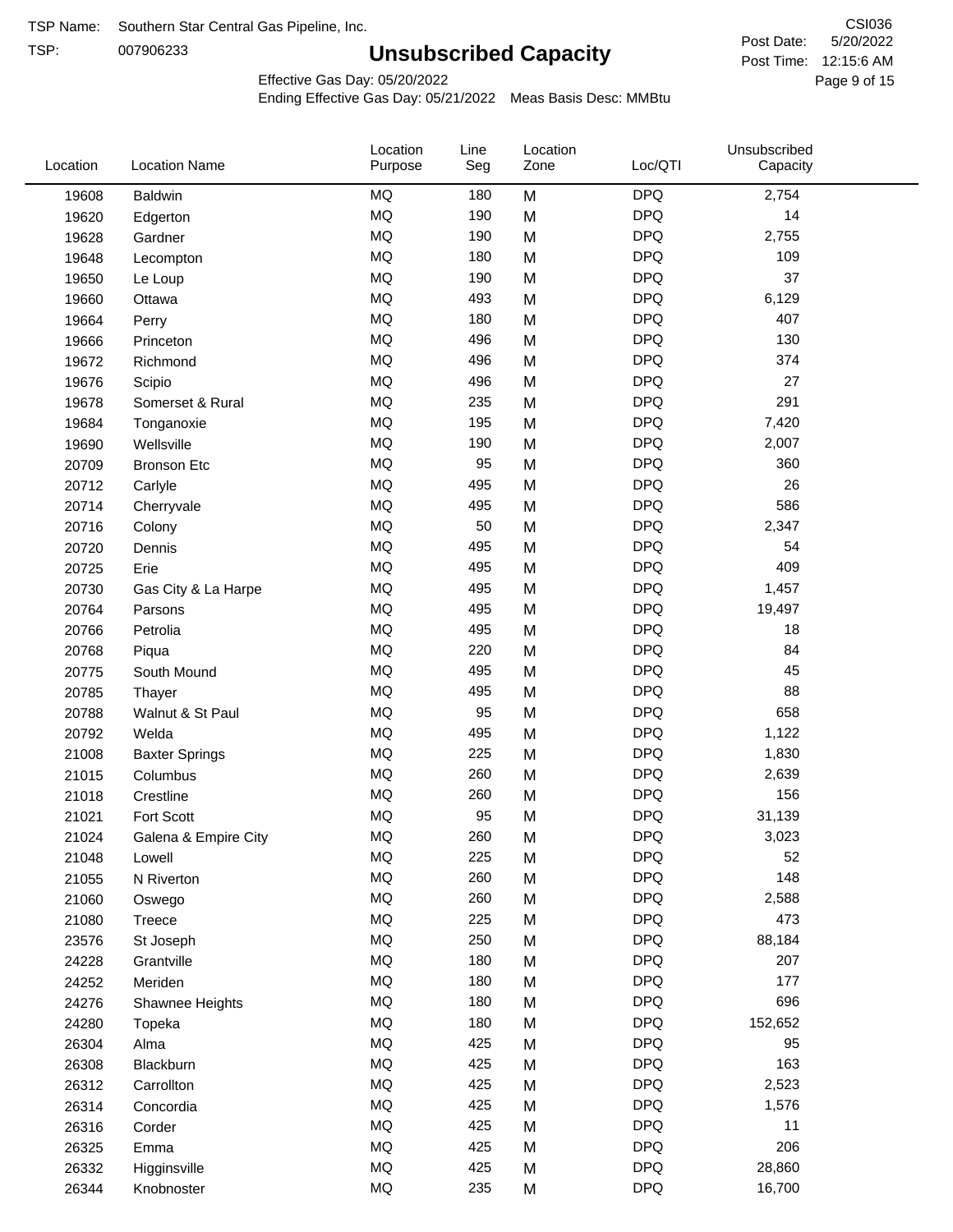TSP:

# **Unsubscribed Capacity**

5/20/2022 Page 10 of 15 Post Time: 12:15:6 AM CSI036 Post Date:

Effective Gas Day: 05/20/2022

| Location | <b>Location Name</b>          | Location<br>Purpose | Line<br>Seg | Location<br>Zone | Loc/QTI    | Unsubscribed<br>Capacity |  |
|----------|-------------------------------|---------------------|-------------|------------------|------------|--------------------------|--|
| 26348    | La Monte                      | <b>MQ</b>           | 235         | M                | <b>DPQ</b> | 111                      |  |
| 26352    | Mt Leonard                    | <b>MQ</b>           | 425         | M                | <b>DPQ</b> | 167                      |  |
| 26356    | Norborne                      | <b>MQ</b>           | 425         | M                | <b>DPQ</b> | 1,901                    |  |
| 26376    | Slater                        | MQ                  | 425         | M                | <b>DPQ</b> | 471                      |  |
| 26378    | <b>Sweet Springs</b>          | MQ                  | 425         | M                | <b>DPQ</b> | 584                      |  |
| 26392    | Warrensburg                   | <b>MQ</b>           | 235         | M                | <b>DPQ</b> | 10,551                   |  |
| 26394    | Waverly                       | <b>MQ</b>           | 425         | M                | <b>DPQ</b> | 378                      |  |
| 27015    | <b>Belle Plaine</b>           | <b>MQ</b>           | 333         | ${\sf P}$        | <b>DPQ</b> | 150                      |  |
| 27020    | Bentley                       | MQ                  | 120         | P                | <b>DPQ</b> | 217                      |  |
| 27035    | Derby                         | <b>MQ</b>           | 120         | ${\sf P}$        | <b>DPQ</b> | 7,759                    |  |
| 27040    | Andover                       | MQ                  | 300         | M                | <b>DPQ</b> | 166                      |  |
| 27050    | Haysville                     | <b>MQ</b>           | 120         | ${\sf P}$        | <b>DPQ</b> | 9,455                    |  |
| 27060    | Mulvane                       | <b>MQ</b>           | 120         | P                | <b>DPQ</b> | 9,778                    |  |
| 27065    | Rose Hill                     | <b>MQ</b>           | 295         | P                | <b>DPQ</b> | 5,386                    |  |
| 27070    | Sedgwick                      | <b>MQ</b>           | 120         | ${\sf P}$        | <b>DPQ</b> | 7,149                    |  |
| 27080    | Udall                         | <b>MQ</b>           | 333         | P                | <b>DPQ</b> | 538                      |  |
| 27085    | <b>Valley Center</b>          | <b>MQ</b>           | 120         | ${\sf P}$        | <b>DPQ</b> | 51,875                   |  |
| 27092    | Wichita                       | <b>MQ</b>           | 120         | ${\sf P}$        | <b>DPQ</b> | 259,947                  |  |
| 29001    | Atchison                      | MQ                  | 90          | M                | <b>DPQ</b> | 20,786                   |  |
| 29002    | Emporia                       | MQ                  | 140         | M                | <b>DPQ</b> | 15,524                   |  |
| 29003    | Leavenworth                   | <b>MQ</b>           | 195         | M                | <b>DPQ</b> | 14,939                   |  |
| 29005    | Effingham                     | <b>MQ</b>           | 90          | M                | <b>DPQ</b> | 269                      |  |
| 30804    | Abbyville                     | <b>MQ</b>           | 130         | $\mathsf{P}$     | <b>DPQ</b> | 195                      |  |
| 34612    | Altamont                      | <b>MQ</b>           | 260         | M                | <b>DPQ</b> | 119                      |  |
| 35013    | Americus                      | <b>MQ</b>           | 140         | M                | <b>DPQ</b> | 31                       |  |
| 35515    | <b>ANR Alden</b>              | <b>MQ</b>           | 490         | ${\sf P}$        | <b>DPQ</b> | 135,571                  |  |
| 36918    | Argonia                       | <b>MQ</b>           | 120         | P                | <b>DPQ</b> | 15                       |  |
| 37100    | Wynona                        | <b>MQ</b>           | 334         | P                | <b>DPQ</b> | 0                        |  |
| 37118    | Hominy                        | <b>MQ</b>           | 357         | ${\sf P}$        | <b>DPQ</b> | 1,960                    |  |
| 37172    | <b>Black Hills Hutchinson</b> | MQ                  | 130         | P                | <b>DPQ</b> | 15,360                   |  |
| 37175    | <b>EGT Jane - Delivery</b>    | <b>MQ</b>           | 423         | M                | <b>DPQ</b> | 216,201                  |  |
| 38021    | Auburn                        | MQ                  | 180         | M                | <b>DPQ</b> | 756                      |  |
| 38522    | <b>Avant Utilities</b>        | MQ                  | 357         | P                | <b>DPQ</b> | 157                      |  |
| 41709    | <b>Billings</b>               | $\sf{MQ}$           | 380         | P                | <b>DPQ</b> | 2,032                    |  |
| 42915    | Springfield                   | MQ                  | 455         | M                | <b>DPQ</b> | 698,615                  |  |
| 44021    | <b>Burlingame</b>             | MQ                  | 140         | M                | <b>DPQ</b> | 1,686                    |  |
| 44121    | Alfalfa City Ok               | MQ                  | 315         | ${\sf P}$        | <b>DPQ</b> | 394                      |  |
| 45301    | Cassoday                      | MQ                  | 140         | M                | <b>DPQ</b> | 0                        |  |
| 46608    | Chanute                       | MQ                  | 495         | M                | <b>DPQ</b> | 51,665                   |  |
| 46809    | Florence                      | MQ                  | 140         | M                | <b>DPQ</b> | 1,001                    |  |
| 47412    | Cleveland                     | MQ                  | 357         | P                | <b>DPQ</b> | 1,569                    |  |
| 47641    | CIG Riner                     | MQ                  | 490         | P                | <b>DPQ</b> | 62,965                   |  |
| 48015    | Bourbon County, KS            | MQ                  | 95          | M                | <b>DPQ</b> | 4,627                    |  |
| 48301    | Copan                         | MQ                  | 497         | P                | <b>DPQ</b> | 358                      |  |
| 55502    | Danville                      | MQ                  | 120         | P                | <b>DPQ</b> | 166                      |  |
| 56601    | Denison                       | MQ                  | 90          | M                | <b>DPQ</b> | 79                       |  |
| 58518    | Drumright                     | MQ                  | 390         | ${\sf P}$        | <b>DPQ</b> | 4,485                    |  |
| 60706    | Peckham                       | MQ                  | 117         | M                | <b>DPQ</b> | 67                       |  |
| 62810    | Black Hills - Enterprise TB   | MQ                  | 130         | ${\sf P}$        | <b>DPQ</b> | 990                      |  |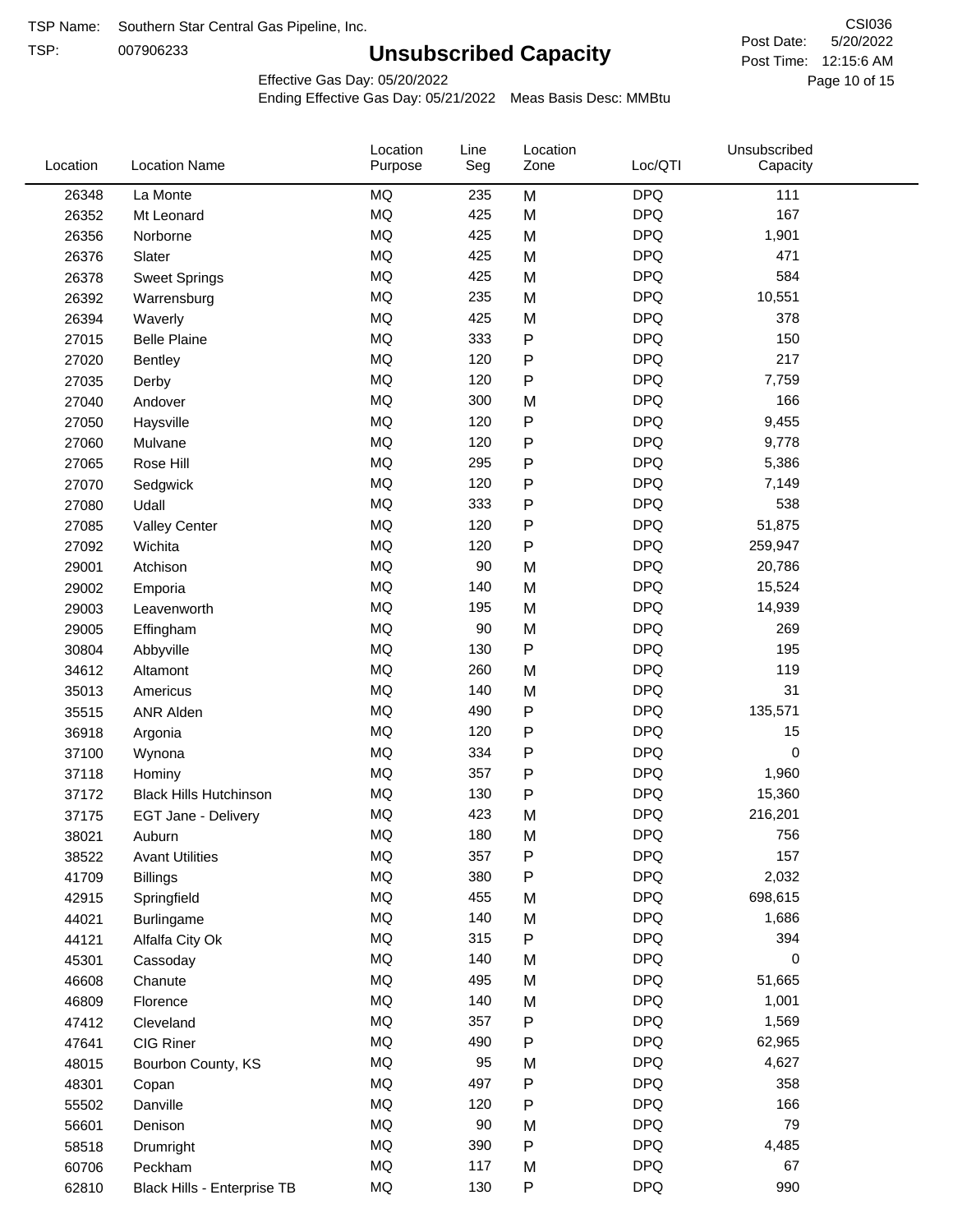TSP:

# **Unsubscribed Capacity**

5/20/2022 Page 11 of 15 Post Time: 12:15:6 AM CSI036 Post Date:

Effective Gas Day: 05/20/2022

| Location | <b>Location Name</b>          | Location<br>Purpose | Line<br>Seg | Location<br>Zone | Loc/QTI    | Unsubscribed<br>Capacity |  |
|----------|-------------------------------|---------------------|-------------|------------------|------------|--------------------------|--|
| 63919    | Eskridge                      | <b>MQ</b>           | 140         | M                | <b>DPQ</b> | 820                      |  |
| 68015    | Ford                          | MQ                  | 130         | P                | <b>DPQ</b> | 424                      |  |
| 68518    | Freedom                       | MQ                  | 315         | P                | <b>DPQ</b> | 12                       |  |
| 70408    | <b>Garnett KS</b>             | <b>MQ</b>           | 496         | M                | <b>DPQ</b> | 15,099                   |  |
| 70610    | Gate                          | MQ                  | 315         | P                | <b>DPQ</b> | 63                       |  |
| 74416    | Pocasset                      | MQ                  | 340         | P                | <b>DPQ</b> | 96                       |  |
| 77118    | Granby                        | MQ                  | 455         | M                | <b>DPQ</b> | 816                      |  |
| 77308    | Bonner Springs Ks             | MQ                  | 190         | M                | <b>DPQ</b> | 7,104                    |  |
| 77512    | Eureka, Toronto & Neal        | MQ                  | 140         | M                | <b>DPQ</b> | 2,306                    |  |
| 77705    | Anthony                       | MQ                  | 120         | P                | <b>DPQ</b> | 26,858                   |  |
| 80312    | <b>Hamilton Ks</b>            | <b>MQ</b>           | 140         | M                | <b>DPQ</b> | 445                      |  |
| 80515    | Atmos - Strong Cty &          | MQ                  | 140         | M                | <b>DPQ</b> | 27                       |  |
| 83418    | Howard Ks                     | MQ                  | 498         | M                | <b>DPQ</b> | 3,629                    |  |
| 84021    | Humboldt Ks                   | <b>MQ</b>           | 495         | M                | <b>DPQ</b> | 4,390                    |  |
| 86717    | Iola Ks                       | MQ                  | 495         | M                | <b>DPQ</b> | 10,749                   |  |
| 96108    | <b>Black Hills - Lawrence</b> | <b>MQ</b>           | 180         | M                | <b>DPQ</b> | 45,466                   |  |
| 96912    | Kechi Ks                      | MQ                  | 120         | P                | <b>DPQ</b> | 150                      |  |
| 97112    | Copeland                      | <b>MQ</b>           | 130         | Ρ                | <b>DPQ</b> | 15,628                   |  |
| 102512   | Lebo                          | <b>MQ</b>           | 493         | M                | <b>DPQ</b> | 273                      |  |
| 103101   | Lenapah                       | <b>MQ</b>           | 225         | M                | <b>DPQ</b> | 249                      |  |
| 104615   | Liberal                       | <b>MQ</b>           | 260         | M                | <b>DPQ</b> | 204                      |  |
| 108119   | Ochelata                      | <b>MQ</b>           | 357         | P                | <b>DPQ</b> | 168                      |  |
| 108221   | Washington                    | <b>MQ</b>           | 497         | P                | <b>DPQ</b> | 395                      |  |
| 110412   | McLouth                       | <b>MQ</b>           | 170         | M                | <b>DPQ</b> | 113                      |  |
| 110908   | Mannford                      | MQ                  | 357         | P                | <b>DPQ</b> | 456                      |  |
| 113612   | Webb City, OK TB              | <b>MQ</b>           | 335         | P                | <b>DPQ</b> | 317                      |  |
| 113713   | Osage City Ok                 | MQ                  | 357         | P                | <b>DPQ</b> | 239                      |  |
| 113812   | Clinton & Leeton              | MQ                  | 235         | M                | <b>DPQ</b> | 21,928                   |  |
| 113852   | Marshall                      | <b>MQ</b>           | 425         | M                | <b>DPQ</b> | 14,581                   |  |
| 113856   | Nevada                        | <b>MQ</b>           | 95          | M                | <b>DPQ</b> | 9,333                    |  |
| 113864   | <b>Platte City</b>            | <b>MQ</b>           | 250         | M                | <b>DPQ</b> | 2,890                    |  |
| 113872   | Lexington-Richmond-Henrietta  | MQ                  | 425         | M                | <b>DPQ</b> | 3,022                    |  |
| 113876   | Sedalia                       | ΜQ                  | 235         | M                | <b>DPQ</b> | 26,188                   |  |
| 113880   | Tracy                         | MQ                  | 250         | M                | <b>DPQ</b> | 135                      |  |
| 113892   | Weston                        | MQ                  | 250         | M                | <b>DPQ</b> | 1,140                    |  |
| 118121   | Mulberry                      | MQ                  | 260         | M                | <b>DPQ</b> | 239                      |  |
| 118321   | Mulhall                       | MQ                  | 400         | ${\sf P}$        | <b>DPQ</b> | 150                      |  |
| 120000   | Spire                         | MQ                  | 235         | M                | <b>DPQ</b> | 13,115                   |  |
| 121110   | Neodesha                      | MQ                  | 495         | M                | <b>DPQ</b> | 6,410                    |  |
| 121315   | Neosho Rapids                 | $\sf{MQ}$           | 493         | M                | <b>DPQ</b> | 289                      |  |
| 121415   | <b>NGPL Barton</b>            | MQ                  | 490         | Ρ                | <b>DPQ</b> | 184,224                  |  |
| 121515   | <b>NGPL Ford</b>              | MQ                  | 130         | P                | <b>DPQ</b> | 269,500                  |  |
| 122715   | Afton-Fairland-Grove-Jay      | MQ                  | 225         | M                | <b>DPQ</b> | 6,793                    |  |
| 122915   | Norwich                       | MQ                  | 120         | Ρ                | <b>DPQ</b> | 124                      |  |
| 125315   | Oilton                        | MQ                  | 357         | Ρ                | <b>DPQ</b> | 1,130                    |  |
| 129311   | <b>ONG Harper County</b>      | MQ                  | 315         | Ρ                | <b>DPQ</b> | 7,083                    |  |
| 129712   | Olivet                        | MQ                  | 493         | M                | <b>DPQ</b> | 24                       |  |
| 130001   | Orlando                       | MQ                  | 400         | Ρ                | <b>DPQ</b> | 219                      |  |
| 132018   | Oronogo                       | $\sf{MQ}$           | 450         | M                | <b>DPQ</b> | 256                      |  |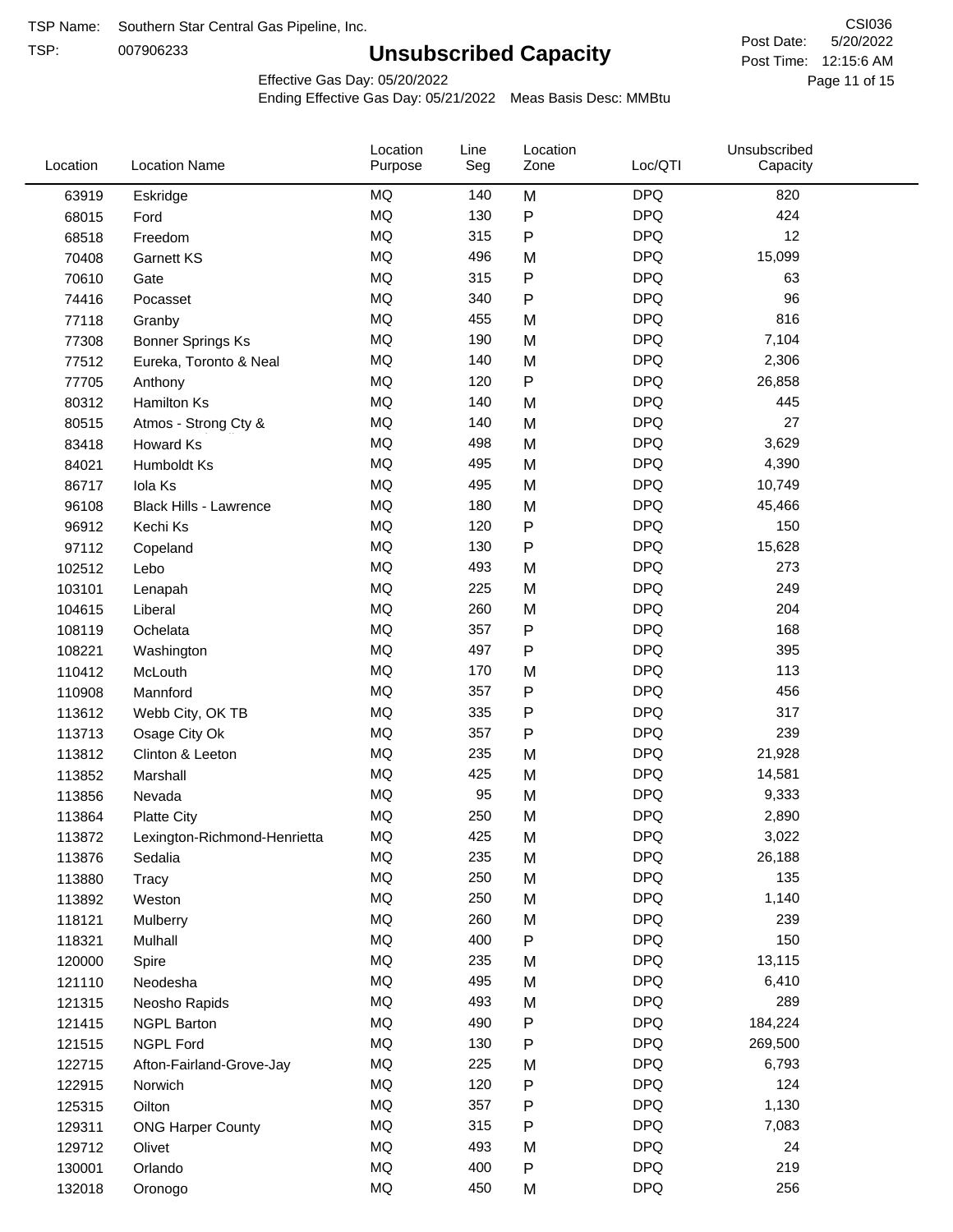TSP: 

# **Unsubscribed Capacity**

5/20/2022 Page 12 of 15 Post Time: 12:15:6 AM CSI036 Post Date:

Effective Gas Day: 05/20/2022

| Location | <b>Location Name</b>             | Location<br>Purpose | Line<br>Seg | Location<br>Zone | Loc/QTI    | Unsubscribed<br>Capacity |  |
|----------|----------------------------------|---------------------|-------------|------------------|------------|--------------------------|--|
| 132519   | Osage City Ks                    | MQ                  | 140         | M                | <b>DPQ</b> | 3,551                    |  |
| 135533   | <b>PEPL Princeton</b>            | MQ                  | 496         | M                | <b>DPQ</b> | 106,178                  |  |
| 135808   | Partridge                        | MQ                  | 130         | P                | <b>DPQ</b> | 134                      |  |
| 136701   | <b>Black Hills Reno</b>          | MQ                  | 130         | P                | <b>DPQ</b> | 12,912                   |  |
| 137550   | <b>Black Hills South Wichita</b> | MQ                  | 120         | P                | <b>DPQ</b> | 18,975                   |  |
| 139712   | Plattsburg                       | MQ                  | 250         | M                | <b>DPQ</b> | 1,764                    |  |
| 145950   | Merino                           | MQ                  | 490         | P                | <b>DPQ</b> | 156                      |  |
| 150418   | Ramona                           | MQ                  | 357         | P                | <b>DPQ</b> | 396                      |  |
| 151525   | Reading                          | MQ                  | 140         | M                | <b>DPQ</b> | 20                       |  |
| 154501   | Nelagoney                        | MQ                  | 334         | P                | <b>DPQ</b> | 179                      |  |
| 157025   | Severy                           | MQ                  | 498         | M                | <b>DPQ</b> | 142                      |  |
| 163100   | Superior                         | MQ                  | 265         | M                | <b>DPQ</b> | 336                      |  |
| 164725   | Sylvia                           | MQ                  | 130         | P                | <b>DPQ</b> | 141                      |  |
| 168112   | Transwestern Canadian - Del.     | MQ                  | 458         | P                | <b>DPQ</b> | 230,000                  |  |
| 168612   | Chetopa & Rural                  | MQ                  | 260         | M                | <b>DPQ</b> | 678                      |  |
| 168620   | Edna & Bartlett                  | MQ                  | 260         | M                | <b>DPQ</b> | 248                      |  |
| 172812   | Conner Area                      | MQ                  | 195         | M                | <b>DPQ</b> | 139                      |  |
| 172820   | Easton & Lowemont                | MQ                  | 195         | M                | <b>DPQ</b> | 223                      |  |
| 172822   | Savonburg & Elsmore              | MQ                  | 95          | M                | <b>DPQ</b> | 600                      |  |
| 172828   | <b>Fall River</b>                | <b>MQ</b>           | 498         | M                | <b>DPQ</b> | 378                      |  |
| 172832   | Galesburg                        | MQ                  | 495         | M                | <b>DPQ</b> | 191                      |  |
| 172834   | Atmos Energy - Olathe            | MQ                  | 190         | M                | <b>DPQ</b> | 23,240                   |  |
| 172836   | Havana                           | MQ                  | 117         | M                | <b>DPQ</b> | 54                       |  |
| 172838   | Hillsdale                        | <b>MQ</b>           | 235         | M                | <b>DPQ</b> | 202                      |  |
| 172844   | Jarbalo                          | MQ                  | 170         | M                | <b>DPQ</b> | 146                      |  |
| 172848   | Kickapoo                         | MQ                  | 250         | M                | <b>DPQ</b> | 241                      |  |
| 172855   | Liberty                          | MQ                  | 260         | M                | <b>DPQ</b> | 2,880                    |  |
| 172857   | Linwood                          | MQ                  | 195         | M                | <b>DPQ</b> | 330                      |  |
| 172860   | Mc Cune                          | MQ                  | 260         | M                | <b>DPQ</b> | 242                      |  |
| 172862   | Moorehead                        | MQ                  | 495         | M                | <b>DPQ</b> | 32                       |  |
| 172864   | Moorehead Rural                  | MQ                  | 495         | M                | <b>DPQ</b> | 1,014                    |  |
| 172866   | Mound Valley                     | MQ                  | 260         | M                | <b>DPQ</b> | 101                      |  |
| 172870   | Niotaze                          | MQ                  | 117         | M                | <b>DPQ</b> | 351                      |  |
| 172880   | Pleasant Valley                  | MQ                  | 180         | M                | <b>DPQ</b> | 24                       |  |
| 172885   | Reno Area                        | MQ                  | 195         | M                | <b>DPQ</b> | 36                       |  |
| 172892   | Wyandotte                        | MQ                  | 190         | M                | <b>DPQ</b> | 10,018                   |  |
| 172944   | Coffeyville Area                 | MQ                  | 260         | M                | <b>DPQ</b> | 138,016                  |  |
| 173214   | Uniontown                        | MQ                  | 95          | M                | <b>DPQ</b> | 276                      |  |
| 176819   | Viola                            | MQ                  | 120         | Ρ                | <b>DPQ</b> | 120                      |  |
| 180311   | Wakita                           | MQ                  | 315         | P                | <b>DPQ</b> | 74                       |  |
| 181013   | Walton                           | MQ                  | 140         | M                | <b>DPQ</b> | 138                      |  |
| 181715   | Wann                             | MQ                  | 225         | M                | <b>DPQ</b> | 65                       |  |
| 223001   | Atchison Eng Defense Ind Plt     | $\sf{MQ}$           | 90          | M                | <b>DPQ</b> | 137                      |  |
| 224501   | <b>ICI Chemical Plant</b>        | MQ                  | 450         | M                | <b>DPQ</b> | 1,880                    |  |
| 225001   | Augusta Sewage Plant             | MQ                  | 295         | P                | <b>DPQ</b> | 63                       |  |
| 243501   | <b>Beech Aircraft Plant</b>      | MQ                  | 120         | P                | <b>DPQ</b> | 5,725                    |  |
| 253001   | Roenbaugh Lease Irrigation       | MQ                  | 130         | P                | <b>DPQ</b> | 107                      |  |
| 266001   | Boeing No 2 Plant                | MQ                  | 120         | P                | <b>DPQ</b> | 16,419                   |  |
| 274001   | Pleasant Valley Irr.             | MQ                  | 130         | P                | <b>DPQ</b> | 233                      |  |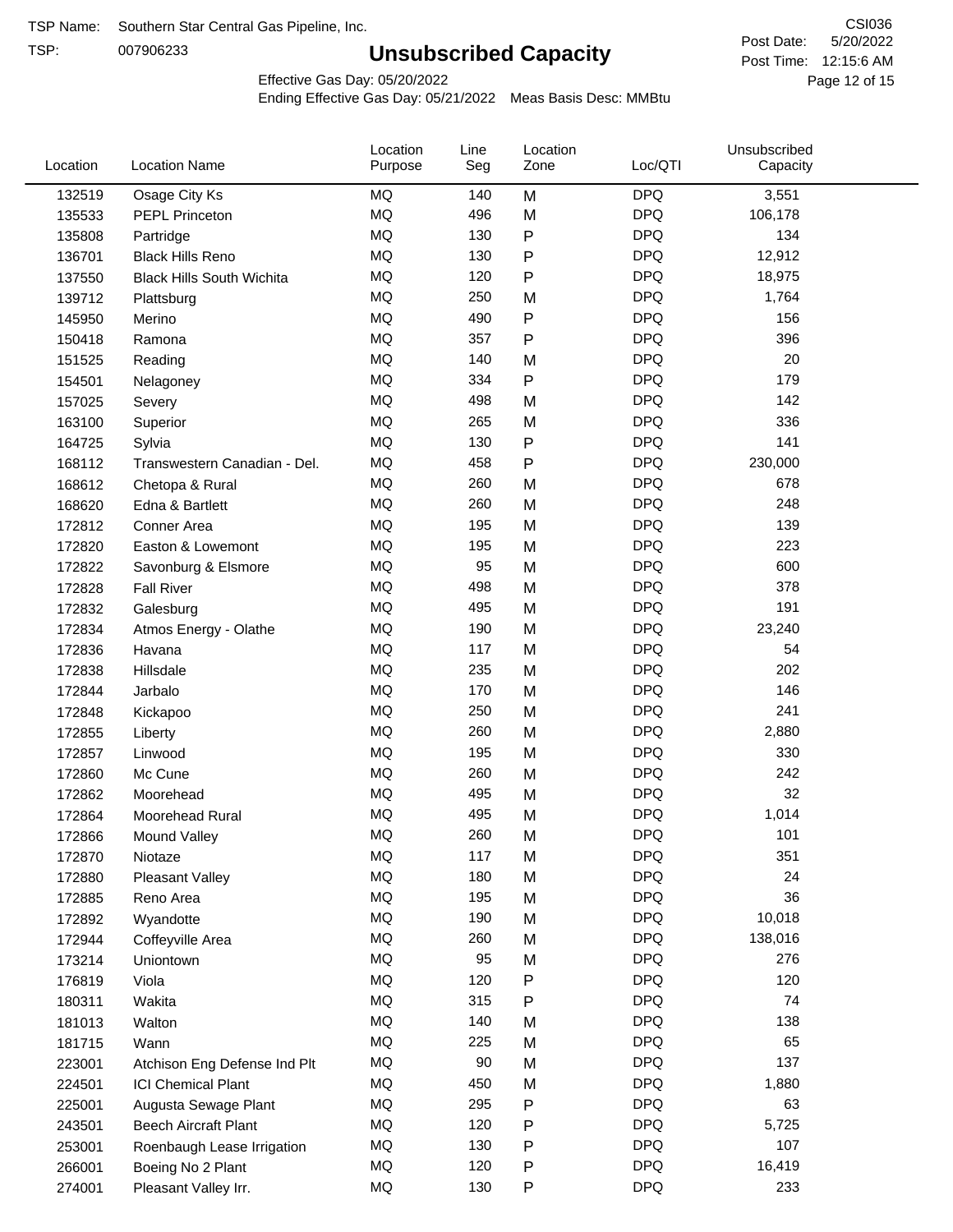TSP:

# **Unsubscribed Capacity**

5/20/2022 Page 13 of 15 Post Time: 12:15:6 AM CSI036 Post Date:

Effective Gas Day: 05/20/2022

| Location | <b>Location Name</b>             | Location<br>Purpose | Line<br>Seg | Location<br>Zone | Loc/QTI    | Unsubscribed<br>Capacity |  |
|----------|----------------------------------|---------------------|-------------|------------------|------------|--------------------------|--|
| 285501   | <b>Buildex Haydite Plant</b>     | MQ                  | 250         | M                | <b>DPQ</b> | 8,075                    |  |
| 290301   | So Ks & Ok Rr Depot Store &      | MQ                  | 177         | M                | <b>DPQ</b> | 2                        |  |
| 297501   | Cargill Salt                     | MQ                  | 315         | Ρ                | <b>DPQ</b> | 639                      |  |
| 298001   | Carlson Prodts Mfg Plant         | MQ                  | 120         | Ρ                | <b>DPQ</b> | 185                      |  |
| 303701   | Central Plain Feedyard           | <b>MQ</b>           | 315         | Ρ                | <b>DPQ</b> | 151                      |  |
| 310001   | Church SW Irrigation             | MQ                  | 130         | Ρ                | <b>DPQ</b> | 60                       |  |
| 329401   | Phillips 66 Ponca City Refinery  | MQ                  | 335         | P                | <b>DPQ</b> | 10,000                   |  |
| 332501   | Lawrence Plt Atmos               | MQ                  | 195         | M                | <b>DPQ</b> | 64,427                   |  |
| 334101   | Copeland RE Irrigation           | MQ                  | 130         | P                | <b>DPQ</b> | 60                       |  |
| 354001   | Derstein Irrigation              | MQ                  | 130         | Ρ                | <b>DPQ</b> | 60                       |  |
| 355001   | Detrixhe S Irrigation            | MQ                  | 458         | P                | <b>DPQ</b> | 66                       |  |
| 363001   | Wilroads Irrigation              | MQ                  | 130         | Ρ                | <b>DPQ</b> | 534                      |  |
| 378501   | <b>Empire Riverton</b>           | MQ                  | 260         | M                | <b>DPQ</b> | 32,727                   |  |
| 378502   | <b>Empire Energy Center</b>      | <b>MQ</b>           | 455         | M                | <b>DPQ</b> | 99,068                   |  |
| 378503   | <b>Empire Stateline South</b>    | MQ                  | 260         | M                | <b>DPQ</b> | 35,000                   |  |
| 378504   | <b>Empire Stateline North</b>    | MQ                  | 260         | M                | <b>DPQ</b> | 61,589                   |  |
| 383501   | <b>FMC Chemical Plant</b>        | MQ                  | 195         | M                | <b>DPQ</b> | 4,709                    |  |
| 385001   | <b>Farley Machine Shop</b>       | MQ                  | 45          | P                | <b>DPQ</b> | 61                       |  |
| 387001   | PCS Phosphate                    | MQ                  | 260         | M                | <b>DPQ</b> | 1,255                    |  |
| 388001   | Dodge City Plt Koch Nitrogen     | MQ                  | 130         | Ρ                | <b>DPQ</b> | 53,235                   |  |
| 411501   | Gaines FD Burkett Lease          | MQ                  | 140         | M                | <b>DPQ</b> | 262                      |  |
| 428601   | Glacier Mckee-Miller-Thrall-Ma   | MQ                  | 140         | M                | <b>DPQ</b> | 126                      |  |
| 433001   | Goodyear Topeka Tire Plant       | MQ                  | 180         | M                | <b>DPQ</b> | 5,724                    |  |
| 435501   | <b>Gospel Church Building</b>    | MQ                  | 195         | M                | <b>DPQ</b> | $\overline{2}$           |  |
| 441300   | Kansas Hugoton                   | 7S                  | 130         | P                | SGQ        | 51,555                   |  |
| 442350   | Sedalia @ Ottawa                 | 7S                  | 235         | M                | SGQ        | 904                      |  |
| 442351   | Little Mo                        | 7S                  | 235         | M                | SGQ        | 0                        |  |
| 443150   | <b>Straight Blackwell</b>        | 7S                  | 315         | P                | SGQ        | 0                        |  |
| 443151   | Waynoka Lateral                  | 7S                  | 315         | Ρ                | SGQ        | 102,337                  |  |
| 443152   | Straight Blackwell @ Beaver      | 7S                  | 315         | Ρ                | SGQ        | 47,725                   |  |
| 443800   | <b>Edmond Blackwell</b>          | 7S                  | 380         | Ρ                | SGQ        | 284                      |  |
| 443851   | <b>LS385 Delivery Constraint</b> | 7S                  | 385         | P                | SGQ        | 134,541                  |  |
| 444001   | West Edmond                      | 7S                  | 400         | P                | SGQ        | 2,440                    |  |
| 444003   | South Maysville Delivery         | 7S                  | 400         | P                | SGQ        | 105,412                  |  |
| 444550   | Saginaw CS Area Deliveries       | 7S                  | 455         | M                | SGQ        | 71,239                   |  |
| 444580   | Canadian Blackwell               | 7S                  | 458         | Ρ                | SGQ        | 0                        |  |
| 444581   | Canadian Blackwell @             | 7S                  | 458         | Ρ                | SGQ        | 104,611                  |  |
| 444582   | Canadian Blackwell @ Mutual      | 7S                  | 458         | Ρ                | SGQ        | 0                        |  |
| 444901   | <b>Rawlins Hesston Delivery</b>  | 7S                  | 490         | Ρ                | SGQ        | 122,424                  |  |
| 444902   | <b>Riner Delivery</b>            | 7S                  | 490         | Ρ                | SGQ        | 185,693                  |  |
| 445538   | Montezuma CS                     | MV                  | 130         | Ρ                | <b>MLQ</b> | 53,201                   |  |
| 445569   | <b>Riner CS</b>                  | MV                  | 490         | Ρ                | <b>MLQ</b> | 0                        |  |
| 445577   | Levant CS                        | MV                  | 490         | Ρ                | <b>MLQ</b> | 384                      |  |
| 449003   | Edmond CS w/o OK                 | MV                  | 400         | Ρ                | <b>MLQ</b> | 1,763                    |  |
| 462001   | <b>Heartland Cement Plant</b>    | MQ                  | 495         | M                | <b>DPQ</b> | 1,046                    |  |
| 465001   | Herzog Cont                      | MQ                  | 250         | M                | <b>DPQ</b> | 3,000                    |  |
| 495501   | Kanopolis Salt Plt Independent   | MQ                  | 265         | M                | <b>DPQ</b> | 61                       |  |
| 519501   | Richie/Ripley                    | MQ                  | 120         | Ρ                | <b>DPQ</b> | 448                      |  |
| 522502   | Lawrence Power Plt               | MQ                  | 180         | M                | <b>DPQ</b> | 138,069                  |  |
|          |                                  |                     |             |                  |            |                          |  |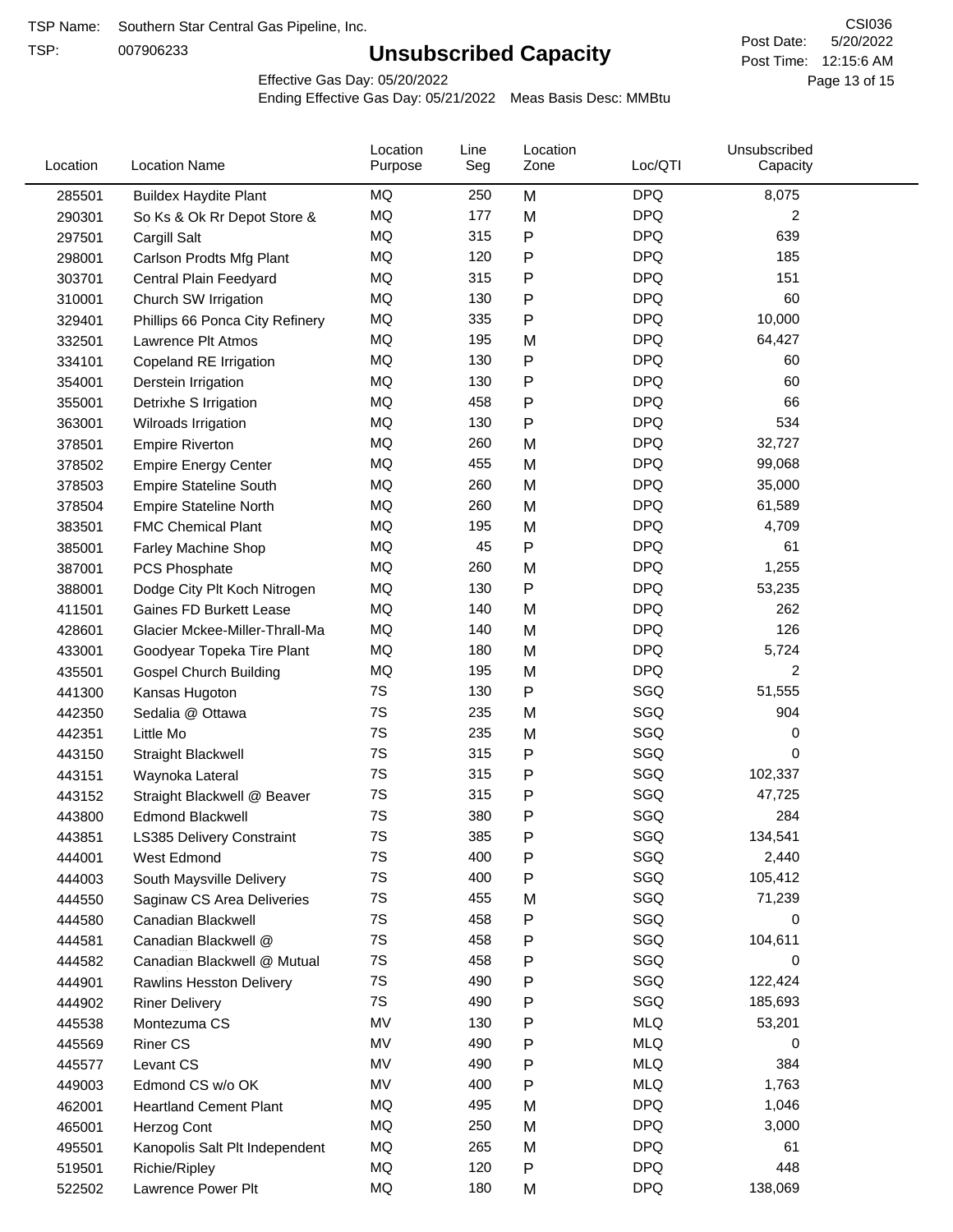TSP:

# **Unsubscribed Capacity**

5/20/2022 Page 14 of 15 Post Time: 12:15:6 AM CSI036 Post Date:

Effective Gas Day: 05/20/2022

| Location | <b>Location Name</b>                     | Location<br>Purpose | Line<br>Seg | Location<br>Zone | Loc/QTI    | Unsubscribed<br>Capacity |  |
|----------|------------------------------------------|---------------------|-------------|------------------|------------|--------------------------|--|
| 526001   | Ks Pen Boiler                            | MQ                  | 195         | M                | <b>DPQ</b> | 805                      |  |
| 526201   | Ks Pen Kitchen                           | MQ                  | 195         | M                | <b>DPQ</b> | 626                      |  |
| 527502   | <b>Black Hills- Lawrence Service</b>     | MQ                  | 195         | M                | <b>DPQ</b> | 46                       |  |
| 527701   | <b>Black Hills- Matfield Green</b>       | MQ                  | 140         | M                | <b>DPQ</b> | 61                       |  |
| 527702   | <b>Black Hills- Towanda Service</b>      | <b>MQ</b>           | 300         | M                | <b>DPQ</b> | 48                       |  |
| 527704   | <b>Black Hills-Wellington</b>            | <b>MQ</b>           | 333         | P                | <b>DPQ</b> | 48                       |  |
| 527705   | <b>Black Hills- Belle Plaine Service</b> | <b>MQ</b>           | 333         | P                | <b>DPQ</b> | 84                       |  |
| 527706   | <b>Black Hills- S Wichita</b>            | MQ                  | 120         | P                | <b>DPQ</b> | 5                        |  |
| 541001   | L&S Beckerview, Inc                      | MQ                  | 90          | M                | <b>DPQ</b> | 137                      |  |
| 544101   | Knight Feedlot                           | MQ                  | 265         | M                | <b>DPQ</b> | 138                      |  |
| 545801   | Jayhawk Chemical Plant                   | MQ                  | 260         | M                | <b>DPQ</b> | 2,313                    |  |
| 560001   | Leavenworth Co Shop Heating              | MQ                  | 195         | M                | <b>DPQ</b> | 10                       |  |
| 571001   | <b>Bunge Milling Grain Dryer</b>         | MQ                  | 90          | M                | <b>DPQ</b> | 2,354                    |  |
| 588701   | Lyons Wtr Pump Station                   | <b>MQ</b>           | 45          | P                | <b>DPQ</b> | 61                       |  |
| 592501   | <b>MEC Machine Shop</b>                  | <b>MQ</b>           | 177         | M                | <b>DPQ</b> | 186                      |  |
| 620001   | Langdon Pump Station                     | MQ                  | 130         | $\mathsf{P}$     | <b>DPQ</b> | 1,000                    |  |
| 630204   | Ralph Green Powerplant                   | MQ                  | 235         | M                | <b>DPQ</b> | 19,500                   |  |
| 633001   | Mo State School Higginsville             | MQ                  | 425         | M                | <b>DPQ</b> | 164                      |  |
| 640001   | Monarch Humboldt Cem Plt                 | MQ                  | 495         | M                | <b>DPQ</b> | 8,127                    |  |
| 654101   | Mull Farms Irrigation                    | MQ                  | 130         | P                | <b>DPQ</b> | 186                      |  |
| 707001   | Oxford Alfala Dehy Plant                 | MQ                  | 333         | P                | <b>DPQ</b> | 647                      |  |
| 709501   | <b>ONEOK Hutchinson Frac Plt</b>         | MQ                  | 130         | P                | <b>DPQ</b> | 11,186                   |  |
| 719001   | Petrolite Wax Refinery                   | MQ                  | 357         | P                | <b>DPQ</b> | 4,930                    |  |
| 720001   | Woolaroc Lodge Phillips F                | MQ                  | 357         | P                | <b>DPQ</b> | 168                      |  |
| 725001   | Harrisonville Prod Phillips Pp           | MQ                  | 235         | M                | <b>DPQ</b> | 1,414                    |  |
| 725602   | Wichita Pump Sta Phillips Ppl            | MQ                  | 120         | P                | <b>DPQ</b> | 641                      |  |
| 731001   | Pines Int'l Dehy Plant                   | MQ                  | 195         | M                | <b>DPQ</b> | 273                      |  |
| 739001   | Danny D. & Susan J. Post                 | MQ                  | 130         | $\mathsf{P}$     | <b>DPQ</b> | 60                       |  |
| 753501   | Quivira Country Club House               | MQ                  | 190         | M                | <b>DPQ</b> | 121                      |  |
| 753701   | <b>ONEOK Medford</b>                     | MQ                  | 458         | P                | <b>DPQ</b> | 44,700                   |  |
| 813001   | Wineteer School 260                      | MQ                  | 295         | P                | <b>DPQ</b> | 203                      |  |
| 813401   | Grant School 497                         | MQ                  | 195         | м                | <b>DPQ</b> | 45                       |  |
| 815401   | Minneha Grade School 259                 | MQ                  | 120         | P                | <b>DPQ</b> | 185                      |  |
| 846001   | Smith D Irrigation                       | MQ                  | 265         | M                | <b>DPQ</b> | 61                       |  |
| 850001   | Snook M Irrigation                       | MQ                  | 130         | P                | <b>DPQ</b> | 44                       |  |
| 865001   | Southwest Elect Mfg Plant                | MQ                  | 400         | $\mathsf{P}$     | <b>DPQ</b> | 394                      |  |
| 875001   | Stahl Spec Aluminum Alloy                | MQ                  | 235         | M                | <b>DPQ</b> | 4,936                    |  |
| 877001   | St Dept Boys Indust School               | MQ                  | 180         | M                | <b>DPQ</b> | 407                      |  |
| 910001   | <b>Total Ark City Oil Refinery</b>       | MQ                  | 333         | M                | <b>DPQ</b> | 203                      |  |
| 926501   | <b>Urschel DR Irrigation</b>             | MQ                  | 458         | P                | <b>DPQ</b> | 256                      |  |
| 928001   | Mcconnell Air Force Base                 | MQ                  | 295         | P                | <b>DPQ</b> | 7,803                    |  |
| 929201   | Ft. Leavenworth Army Base                | MQ                  | 250         | M                | <b>DPQ</b> | 18,888                   |  |
| 932001   | Leavenworth Penitentiary                 | MQ                  | 250         | M                | <b>DPQ</b> | 3,206                    |  |
| 934201   | Va Admin Center                          | MQ                  | 195         | M                | <b>DPQ</b> | 6,827                    |  |
| 962001   | Sunflower Electric - Judson              | MQ                  | 130         | P                | <b>DPQ</b> | 70,924                   |  |
| 990001   | Yost LM Irrigation                       | MQ                  | 265         | M                | <b>DPQ</b> | 61                       |  |
| 999000   | PMI - Prod to Mkt Interface              | MQ                  | 909         | P                | <b>DPQ</b> | 0                        |  |
| 999000   | PMI - Prod to Mkt Interface              | M <sub>2</sub>      | 909         | M                | <b>RPQ</b> | 0                        |  |
| 999001   | Rawlins-Hesston P/M Interface            | MQ                  | 490         | P                | <b>DPQ</b> | 180,938                  |  |